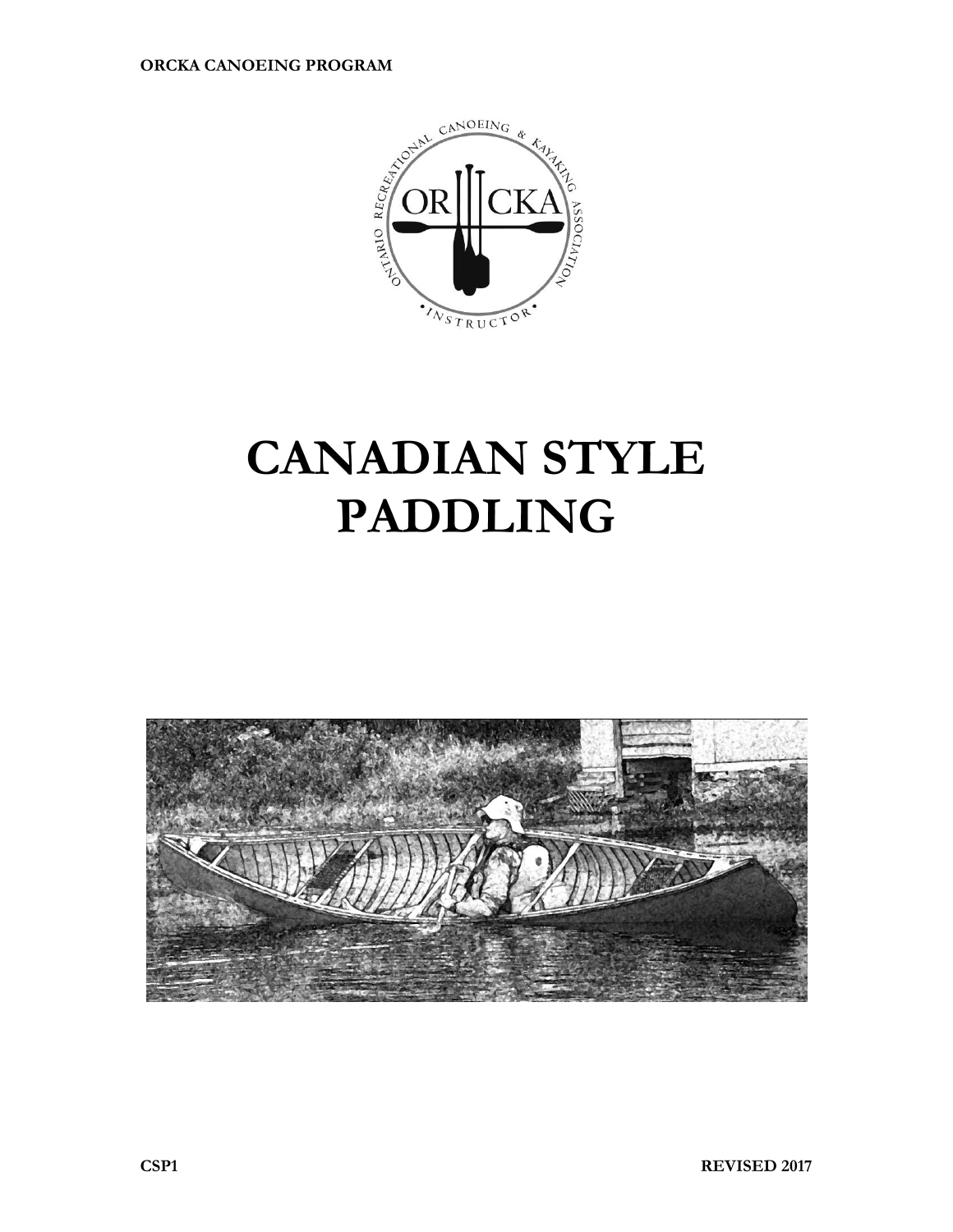All rights reserved. No part of this publication may be reproduced by any means without written permission of the Ontario Recreational Canoeing and Kayaking Association.

Published by the Ontario Recreational Canoeing and Kayaking Association

# Ontario Recreational Canoeing and Kayaking Association 93A Industrial Parkway South Aurora ON L4G 3V5

phone: 416-426-7016 fax: 416-426-7363 e-mail: info@orcka.ca web site: www.orcka.ca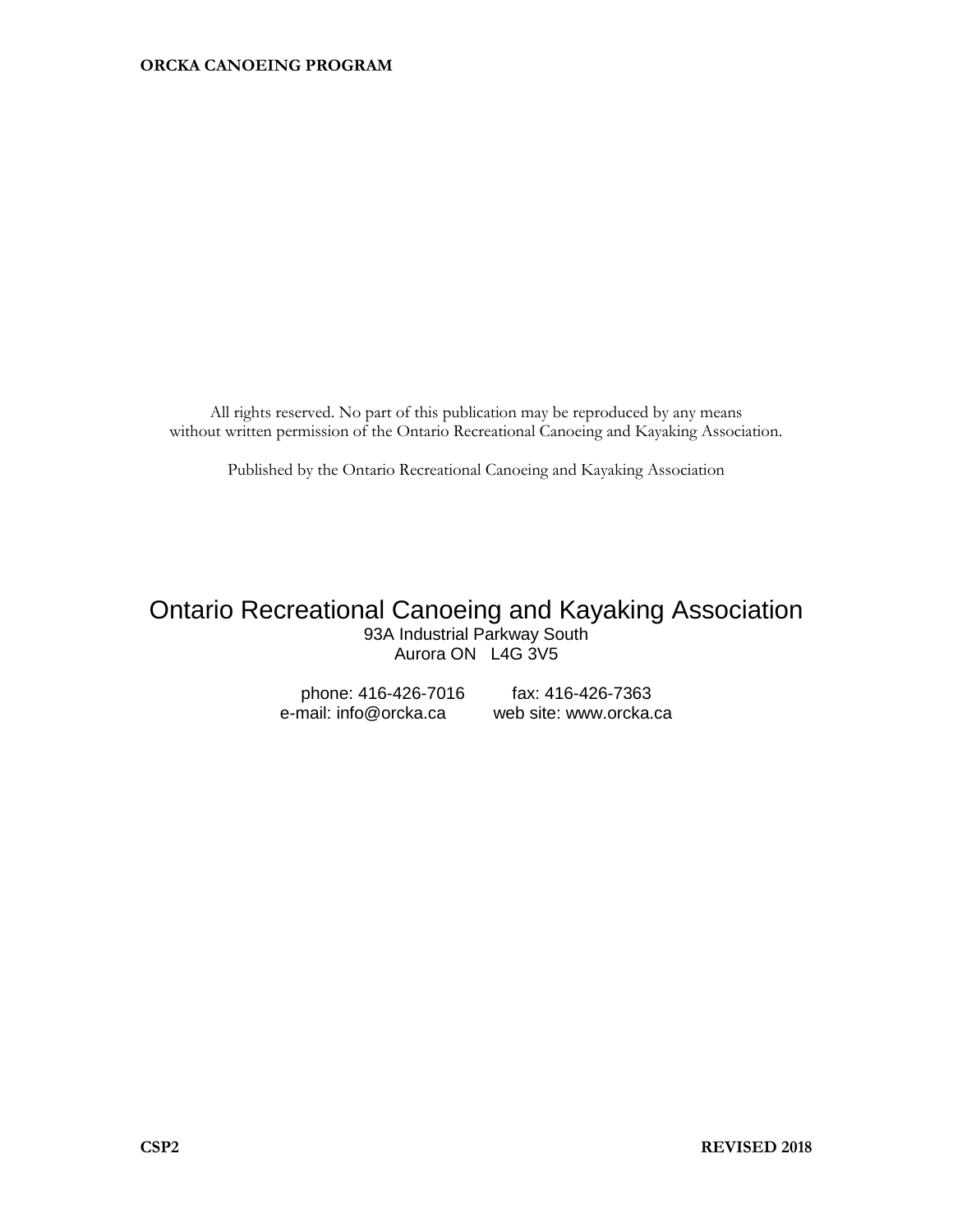# Canadian Style Paddling Course Presentations

Canadian Style Paddling courses are designed primarily for those paddlers whose interest focus on achieving a high level of skills in paddling or those looking to become an instructor.

#### **Canadian Style Paddling Level 1 – Introduction**

Canadian Style Paddling Level 1 (Tandem & Solo): CSP 1 (Tandem & Solo)) may be completed as one course with one card and badge awarded to successful candidates upon completion. The recommended minimum instruction and practice time required for this course is 24 hours (4 days). Though this course is an introduction into Canadian Style Paddling the object is for a canoeist to have acquired sufficient skills to consistently conduct, with precision the standard style paddling manoeuvres as described in the course outline. Extending beyond the minimum number of hours may be necessary to accomplish this end. The materials to be included in that Course are described on page CSP5 (overview) and on pages CSP7 to CSP12 (detailed criteria).

Canadian Style Paddling 1 may be completed as two separate courses with one card and badge awarded to successful candidates upon completion of each course. The recommended minimum instruction and practice time required for each of the two courses is 12 hours. The materials to be included in each of Canadian Style Paddling Level 1A (tandem) and Canadian Style Paddling Level 1B (solo) courses are described on page CSP5 (overviews) and on pages CSP7 to CSP12 (detailed criteria). If two separate certification courses are chosen, some of the safety items covered in Level 1A will be repeated in Level 1B since the canoeist is paddling solo. Presenting Canadian Style Paddling Level 1 as two individual courses may be beneficial to some groups. This method provides fewer theory items to be dealt with at any one time and more time to learn and practise skills.

#### **Canadian Style Paddling Level 2 – Skill Development**

Canadian Style Paddling Level 2 (Tandem & Solo): CSP 2 (Tandem & Solo) may be completed as one course with one card and badge awarded to successful candidates upon completion. The recommended minimum instruction and practice time required for this course is 24 hours (4 days). The course objective is for canoeist to have acquired sufficient skills to consistently conduct, with precision, the standard style paddling manoeuvres as described in the course outline. Extending beyond the minimum number of hours may be necessary to accomplish this end. The materials to be included in that Course are described on page CSP13 (overview) and on pages CSP15 to CSP19 (detailed criteria).

Canadian Style Paddling Level 2 may be completed as two separate courses with one card and badge awarded to successful candidates upon completion of each course. The recommended minimum instruction and practice time required for each of the two courses is 12 hours. The materials to be included in each of Canadian Style Paddling Level 2A (tandem) and Canadian Style Paddling Level 2B (solo) courses are described on page CSP13 (overviews) and on pages CSP15 to CSP19 (detailed criteria). If two separate certification courses are chosen, some of the safety items covered in Level 2A will be repeated in Level 2B since the canoeist is paddling solo. Presenting Canadian Style Paddling Level 2 in this manner may be beneficial to some groups. This method provides fewer theory items to be dealt with at any one time and more time to learn and practise skills.

#### **Canadian Style Paddling Level 3 – Tandem and Solo Advanced Skills**

Canadian Style Paddling Level 3 (CSP 3 Tandem & Solo) is presented as one course. Some tandem paddling will be conducted. The recommended minimum instruction and practice time required for this course is 24 hours (4 plus days). The course object is for a canoeist to have acquired sufficient skills to consistently conduct with precision the standard and advanced style paddling manoeuvres as described in the course outline. Extending beyond the minimum number of hours may be necessary to accomplish this end. The Course may be divided into segments or presented as an intensive 4+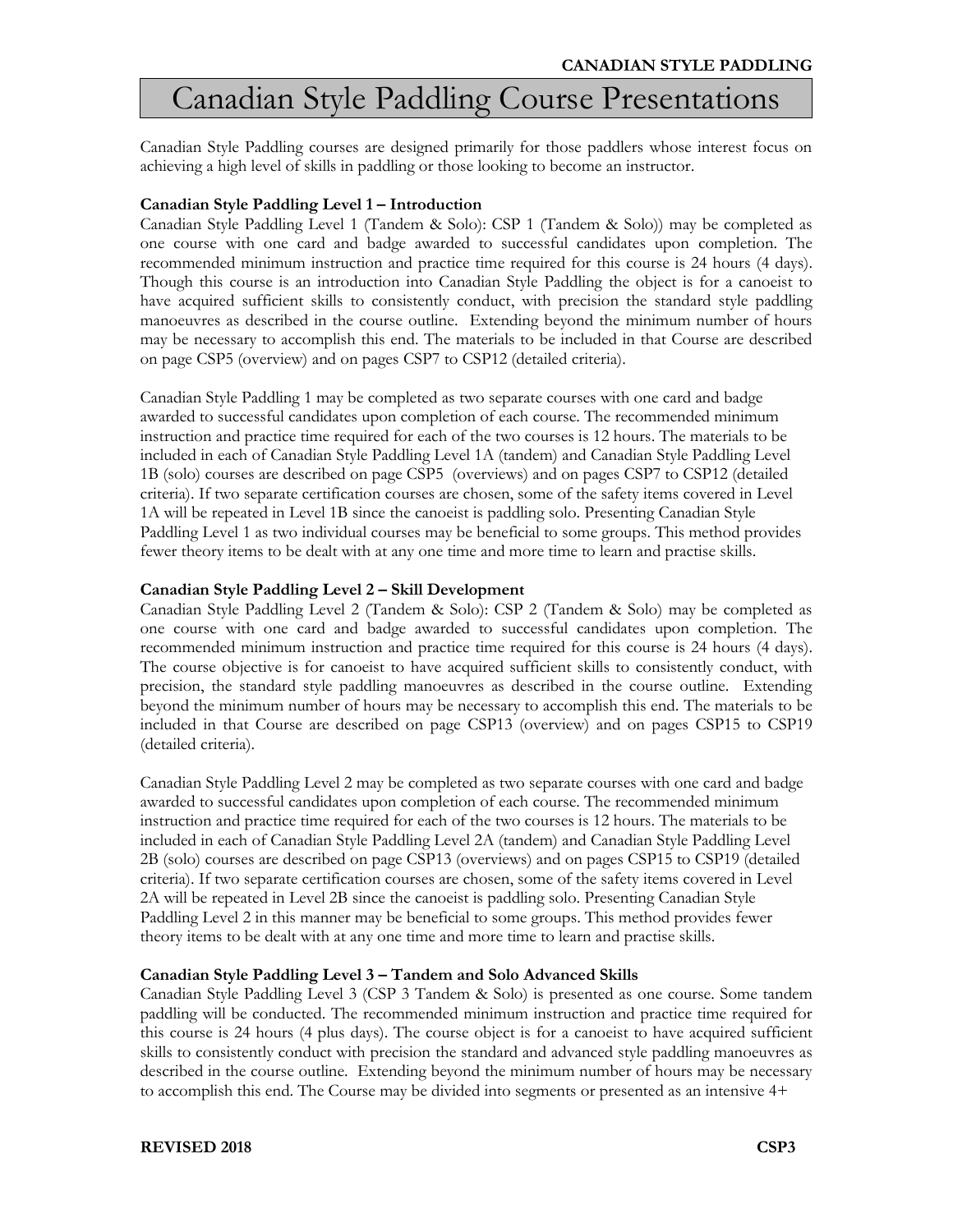days Course--. The materials to be included in that Course are described on page CSP21 (overview) and on pages CSP22 to CSP32 (detailed criteria).

#### **Canadian Style Paddling Instructor 1**

Canadian Style Paddling Instructor 1 is an Instructor Level course and is presented by the Ontario Recreational Canoeing and Kayaking Association (ORCKA) and/or by Organisational Members, with the approval of the ORCKA Board of Directors. Organisational Members wishing to do so must apply to ORCKA by contacting the ORCKA office for details of the application process and requirements. The materials to be included in a Canadian Style Paddling Instructor 1 Course are described on pages CSP33 to CSP36.

The Canadian Style Paddling Instructor 1 course requires a minimum of 16 hours (2 days) of instruction and practice time for existing Instructors in another ORCKA discipline. If the candidate is not already an ORCKA instructor in another discipline the required course minimum would be 32 hours (4 days). The object of this course is to certify paddlers to be instructors and that may require more than the stated minimum required hours.

The Canadian Style Paddling Instructor 1 Course must be directed by a current Canadian Style Paddling Instructor 2. There must be a minimum of two Canadian Style Paddling Instructor 2"s of which the Course Director may be one.

#### **Canadian Style Paddling Instructor 2**

Canadian Style Paddling Instructor 2 is an Instructor Level course and is presented by the Ontario Recreational Canoeing and Kayaking Association (ORCKA) and/or by Organisational Members, with the approval of the ORCKA Board of Directors. Organisational Members wishing to do so must apply to ORCKA by contacting the ORCKA office for details of the application process and requirements. The materials to be included in a Canadian Style Paddling Instructor Course are described on pages CSP37 to CSP40.

The Canadian Style Paddling Instructor 2 course requires a minimum of 48 hours (5 days) of instruction and practice time. The object of this course is to certify expert paddlers to be instructors and that may require more than the stated minimum required hours.

The Canadian Style Paddling Instructor 2 Course must be directed by a current Canadian Style Paddling Instructor 2 Course Director. There must be a minimum of two instructors of which the Course Director may be one.

#### **Safe Canoeing Program**

The Safe Canoeing Program is a 3 hour program of instruction designed to provide first time paddlers with basic safety and performance information relative to canoeing. By the end of the session it is expected that paddlers will have enough skill to safely enjoy some recreational paddling with a partner close to shore in calm conditions. It may be offered by any Organisational Member and Instructors working for an Organisational Member. The materials to be included in this course are described at pages BC47 to BC49.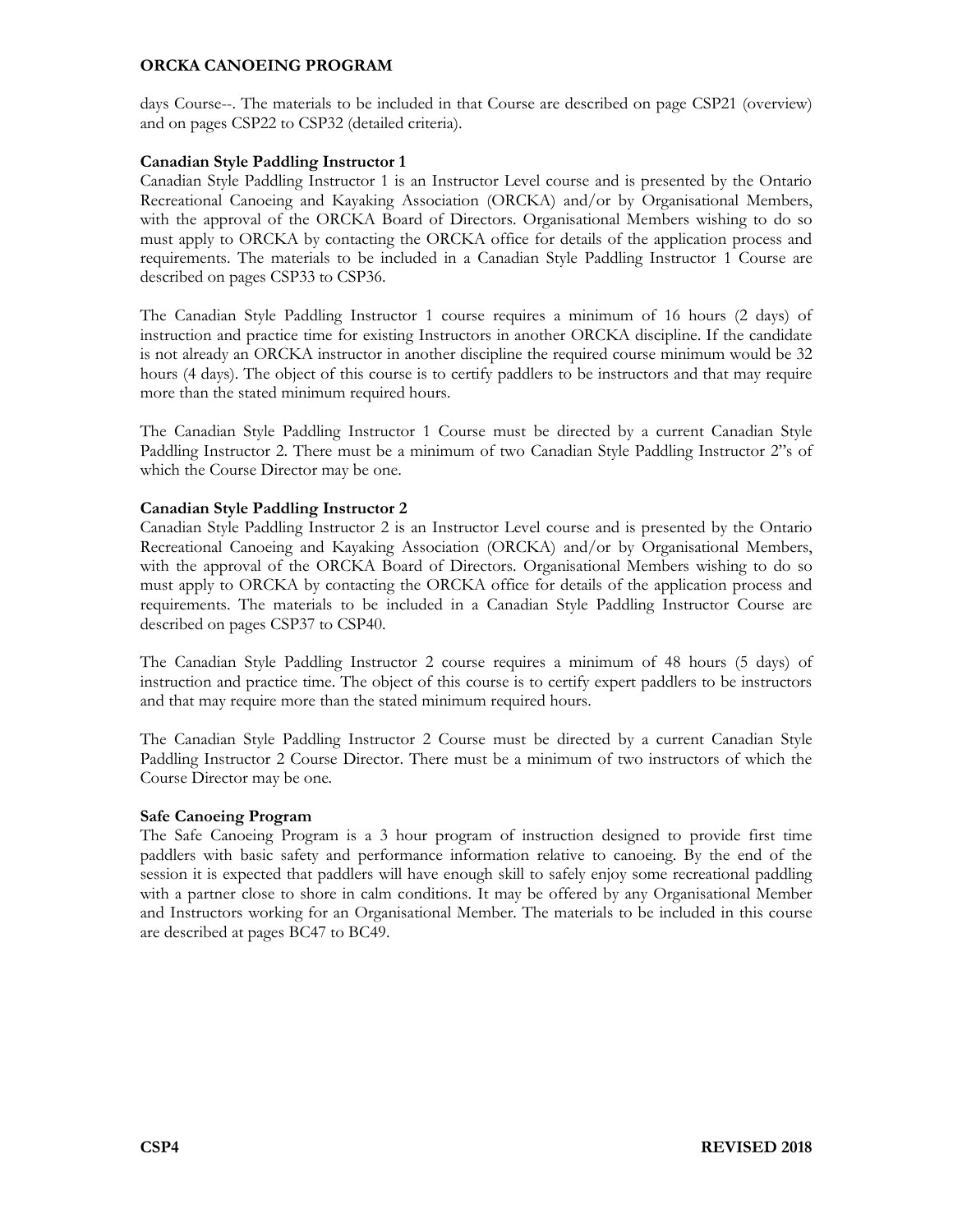# **CANADIAN STYLE PADDLING LEVEL 1 (TANDEM & SOLO)**

This level is an introduction into Canadian Style Paddling or what has also been identified as canoe dance. Upon successful completion of this course canoeist will have acquired sufficient skills to consistently conduct with precision standard style paddling manoeuvres in a tandem and/or solo canoe.

### **OVERVIEW**

### **Prerequisites**

ORCKA Basic Canoeing Level, equivalent certification or comparable skills and experience (with the permission of the Course Director).

| Safety        |                               | <b>Skills</b> |                                    |
|---------------|-------------------------------|---------------|------------------------------------|
|               | Swimming                      |               | Pivots                             |
| ٠             | Retrieving a swamped canoe    |               | Sideward displacement              |
|               | Canoe over canoe rescue       |               | Circles                            |
|               | Self rescue                   |               | Reverse and forward straight lines |
|               | Line toss and rescue          |               | Landings                           |
|               |                               |               | Triangular course in wind          |
| <b>Theory</b> |                               |               | Slalom course                      |
|               | Canoeing heritage             |               | Canoe dance                        |
| $\bullet$     | Canoe design and construction |               | Portaging                          |
|               | Canoeing dynamics             |               |                                    |
|               | Canoeing first aid            |               |                                    |
|               | Canoeing resources            |               |                                    |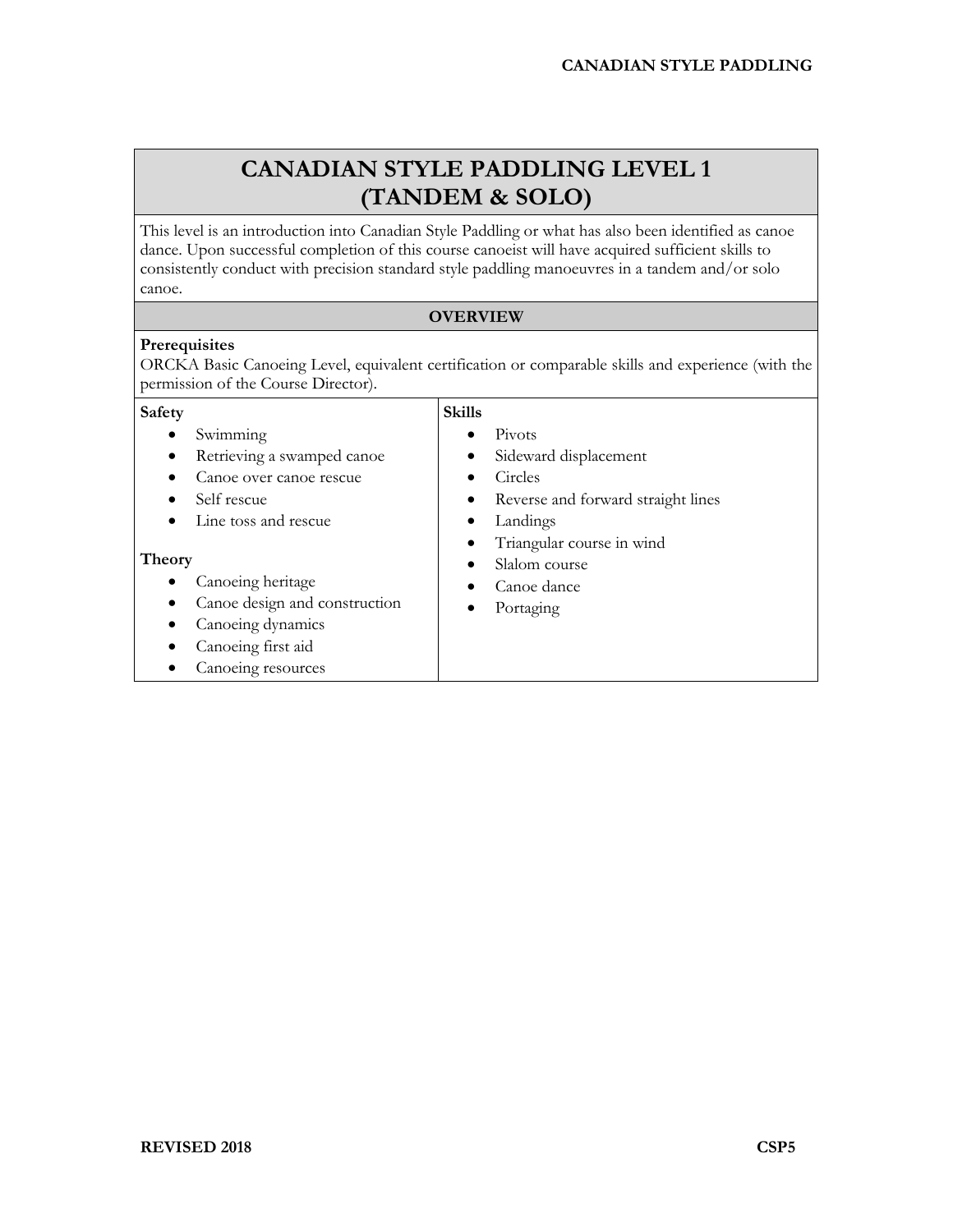# **CANADIAN STYLE PADDLING LEVEL 1A (TANDEM)**

#### **Prerequisites**

ORCKA Basic Canoeing Level 3, equivalent certification or comparable skills and experience (with the permission of the Course Director).

| Safety                             | <b>Skills</b>                           |
|------------------------------------|-----------------------------------------|
| Swimming<br>٠                      | Pivots<br>٠                             |
| Retrieving a swamped canoe<br>٠    | Sideward displacement                   |
| Canoe over canoe rescue            | Circles                                 |
| Self rescue                        | Reverse and forward straight lines<br>٠ |
| Line toss and rescue               | Landings                                |
|                                    | Triangular course in wind               |
| <b>Theory</b>                      | Slalom course<br>٠                      |
| Canoeing heritage<br>$\bullet$     | Canoe Dance                             |
| Canoe design and construction<br>٠ | Portaging                               |
| Canoeing dynamics                  |                                         |
| Canoeing first aid                 |                                         |
| Canoeing resources                 |                                         |

# **CANADIAN STYLE PADDLING LEVEL 1B (SOLO)**

#### **Prerequisites**

ORCKA Basic Canoeing Level 4, equivalent certification or comparable skills and experience (with the permission of the Course Director).

| Safety                                  | <b>Skills</b>                                   |
|-----------------------------------------|-------------------------------------------------|
| Swimming                                | Pivots                                          |
| Retrieving a swamped canoe<br>$\bullet$ | Sideward displacement<br>$\bullet$              |
| Canoe over canoe rescue                 | Circles                                         |
| Self rescue                             | Reverse and forward straight lines<br>$\bullet$ |
| Line toss and rescue                    | Landings<br>$\bullet$                           |
|                                         | Triangular course in wind<br>٠                  |
| Theory                                  | Slalom course                                   |
| Canoeing heritage<br>٠                  | Canoe dance                                     |
| Canoe design and construction<br>٠      | Portaging<br>٠                                  |
| Canoeing dynamics                       |                                                 |
| Canoeing first aid<br>٠                 |                                                 |
| Canoeing resources<br>٠                 |                                                 |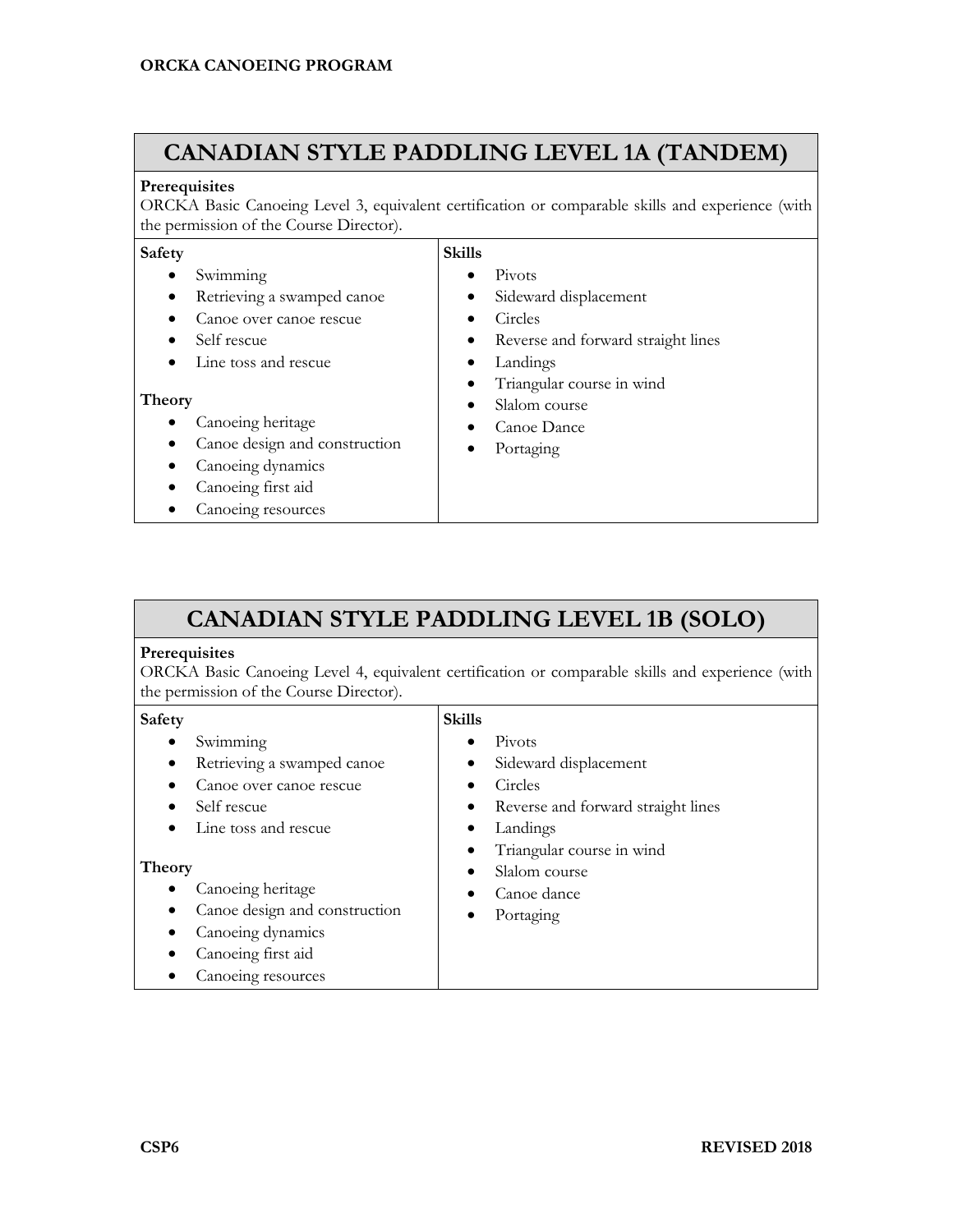#### **SAFETY**

#### **General**

PFD's will be worn by all participants throughout all safety exercises and manoeuvres.

The descriptions of the items which follow, apply to both tandem and solo:

#### **Swimming**

The candidate must be able to swim in deep water while wearing an approved PFD.

#### **Retrieving a Swamped Canoe**

The canoeist(s) will swamp or tip their canoe at a distance of 25 to 50 metres from shore. The canoeist(s) will then bring their canoe to shore by either swimming and towing/pushing or climbing in and paddling.

#### **Canoe Over Canoe Rescue**

The canoeist(s) in the rescue canoe will approach a swamped or overturned canoe, with two conscious victims in the water, and complete a canoe over canoe rescue (the rescue includes getting the victims back into their canoe). The rescue should be performed with moderate ease and efficiency. The entire procedure should be completed within two minutes. Emphasis must be placed on the safety of all individuals involved in the rescue.

#### **Self Rescue**

The canoeist(s) will swamp or tip their canoe at a distance of 25 to 50 metres from shore. The canoe should be emptied or partially emptied of water so that the canoeists can re-enter the canoe and paddle it to shore.

#### **Line Toss and Rescue**

Using a victim (target) floating 10 to 15 metres from shore/dock, the rescuer will throw a safety line from the shore/dock to the victim and bring the victim safely onto the shore/dock. The rescuer should be successful in "hitting" the victim (target) with the line in at least 2 of 3 attempts

#### **SKILLS**

#### **CORE SKILLS**

The following 4 core skills comprise the manoeuvres that a canoeist will master in order to be in control of his/her canoe. By combining the forces used in these skills, the canoe can be moved in almost any manner on the water.

The descriptions of the manoeuvres which follow, apply to both tandem and solo:

Canoeists must complete each of the items described below both bow and stern tandem and solo. The canoeists may not switch paddling sides during any test item.

Refer to "EVALUATION" in the Appendices section for a further explanation of the performance criteria.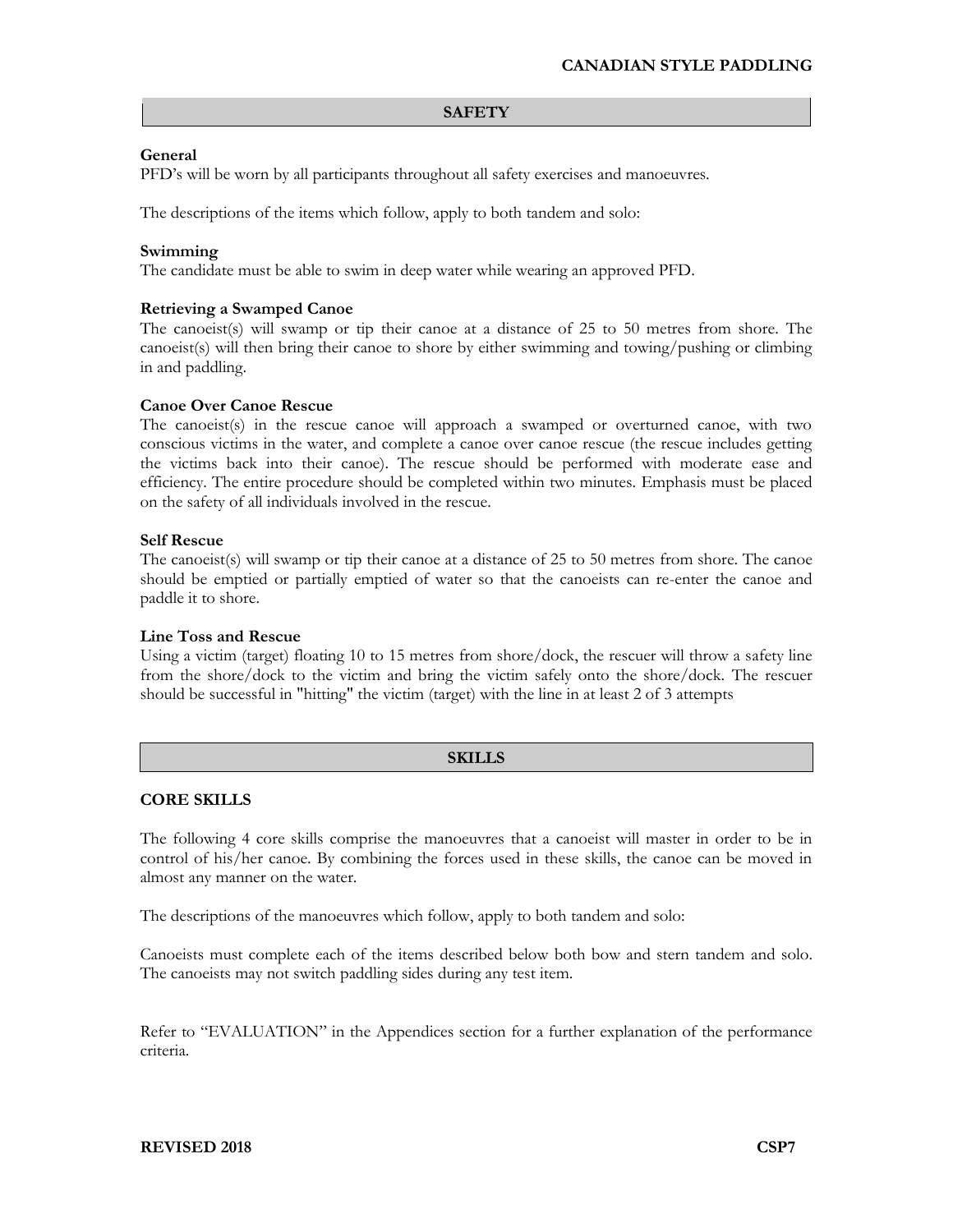#### **Pivots**

The canoeists will pivot the canoe  $360^\circ$  in one direction, stop smoothly, pivot the canoe  $360^\circ$  in the other direction, and stop smoothly. See figure on pages CSP11.

|        | Corridor: the pivot point of the canoe must stay within a circle of 1.5 metres diameter |
|--------|-----------------------------------------------------------------------------------------|
|        | Roll: imperceptible                                                                     |
|        | Strokes: splashless                                                                     |
| Speed: | the same in both directions                                                             |

#### **Sideward Displacement**

The canoeists will paddle the canoe sideward in a straight line a minimum of 10 metres, stop smoothly, paddle sideward the other way in a straight line back to the starting point, and stop smoothly. See figure on pages CSP12.

| Corridor: | one metre                                              |
|-----------|--------------------------------------------------------|
| Yaw:      | $<$ 10 <sup>o</sup>                                    |
| Roll:     | imperceptible during paddling, minimal during stopping |
| Strokes:  | splashless                                             |
| Speed:    | the same in both directions, constant moderate speed   |
| Other:    | the canoe must be pointed 90° from the line of travel  |

#### **Circles**

The canoeists will paddle the canoe around a figure of eight course. The figure of eight will consist of two equal-sized circles (5 metre radius) with their centres about 10 metres apart. Canoeists will enter and exit the circle in a straight line at a point equal distance between the two markers, which indicate the centre of the two circles. See figure on pages CSP11.

| Corridor: | 1.5 metres              |
|-----------|-------------------------|
| Yaw:      | $< 10$ <sup>o</sup>     |
| Roll:     | imperceptible           |
| Strokes:  | splashless              |
| Speed:    | constant moderate speed |

#### **Reverse and Forward Straight Lines**

The canoeists will paddle the canoe backward in a straight line a minimum of 25 metres, stop smoothly, paddle forward in a straight line back to the starting point, and stop smoothly. See figure on pages CSP12.

| Corridor: | 1.5 metre                                                 |
|-----------|-----------------------------------------------------------|
| Yaw:      | $\leq$ 20° during paddling and $\leq$ 30° during stopping |
| Roll:     | imperceptible during paddling, minimal during stopping    |
| Strokes:  | splashless                                                |
| Speed:    | the same in both directions, constant moderate speed      |

#### **OTHER SKILLS**

The performance criteria are contained within each description.

Canoeists may not switch paddling sides during any test item.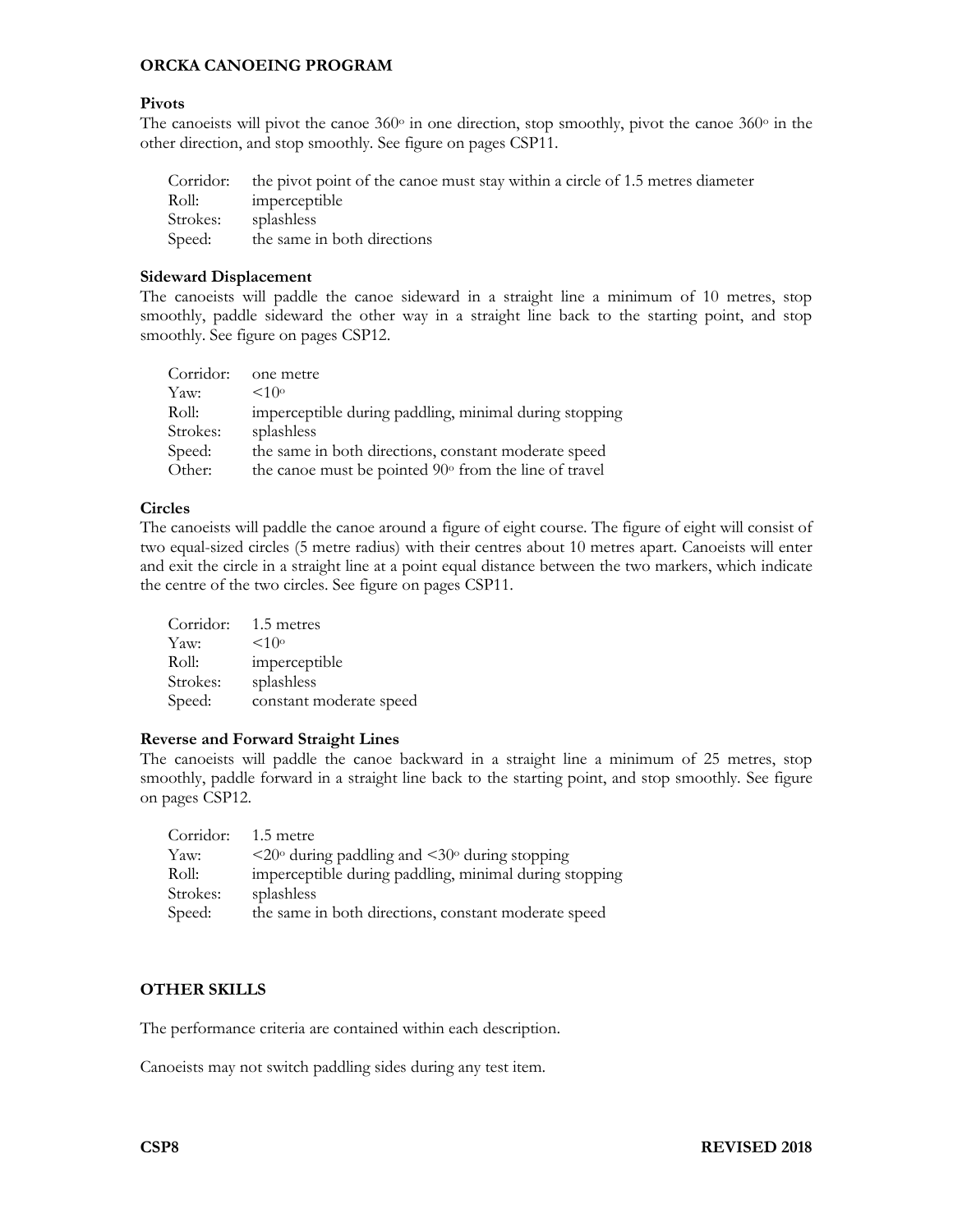#### **CANADIAN STYLE PADDLING**

#### **Landings**

The canoe will approach the dock (or rope barrier) from and angle between 50 to 75 degrees. As the canoe nears the dock, the canoe will be turned so that it is parallel with the dock. Once parallel with the dock, the canoe must be stopped. At this point, the canoe must be within 1 metres of the dock or barrier; no sideward movement of the canoe is permitted to accomplish this. The centre of the canoe should be within a 1.5 metre designated area on the dock or barrier. Tandem canoeists must perform an inside landing from the bow or stern paddling position and an outside landing from the other paddling position. See figure on page CSP12.

#### **Triangular Course in Wind**

In moderately windy conditions, the canoeists will paddle a triangular course approximately 300 metres in length. The canoe should remain within a 5 metre corridor between points of the triangle. The course length should be 300 metres with each leg 100 metres.

#### **Slalom Course**

The canoeists will work together to complete a slalom course that demonstrates a command of as many of the core skills as possible. See "SLALOM COURSES" in the Appendices for a selection of courses. The course must be paddled under a set time to be determined by the Course Director. The canoeists may not switch paddling sides once started into the course.

#### **Canoe Dance**

The canoeist(s) must work with a group of paddlers to plan and perform a complex routine of about four minutes duration that demonstrates rhythm, grace and a mastery of the four core skills. Ideas for such routines can be drawn from dance, dressage or other sources or the routines may be original creations. In the event that only one boat is being tested the canoeist will do the routine alone.

#### **Portaging**

The candidates will portage their canoe tandem a distance of at least 100 metres.

#### **THEORY**

#### **Canoeing Heritage**

The candidate will demonstrate an introductory knowledge of both the diverse roles of the canoe in the Canadian heritage and also the evolution of recreational canoeing.

#### **Canoe Design and Construction**

The candidate should know the advantages and disadvantages of various canoe designs that may be used in a Basic Canoeing and Canadian Style Paddling context. He/she should be familiar with different construction methods and materials used in the manufacture of canoes specific to Canadian Style Paddling.

#### **Canoeing Dynamics**

The candidate must demonstrate an understanding of canoeing mechanics. The canoeist should be familiar with the following concepts and be able to apply them to a canoeing situation: centre of gravity, Newton's Laws of Motion, pivot point, and combinations of forces.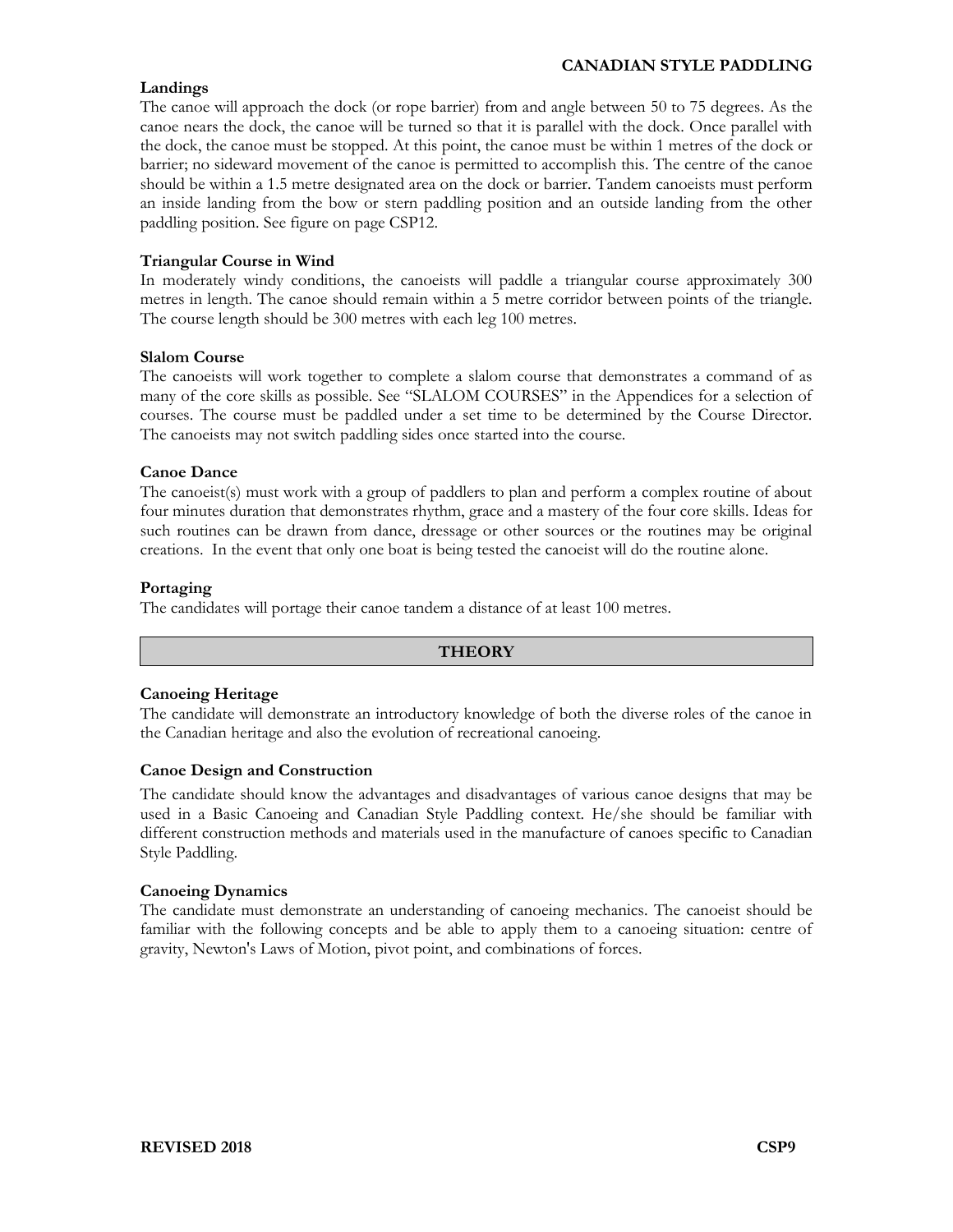#### **Canoeing First Aid**

The candidate will show proper knowledge and understanding of the basics for hypothermia, hyperthermia, heat related illness's i.e. heat stroke, sunstroke, sunburn and dehydration

#### **Canoeing Resources**

The candidate should be aware of the Ontario Recreational Canoeing and Kayaking Association, other provincial, national and international canoeing associations, provincial and national parks, conservation authorities, canoeing schools, canoeing clubs, outfitters, books, magazines and films/videos and internet websites which pertain to canoeing.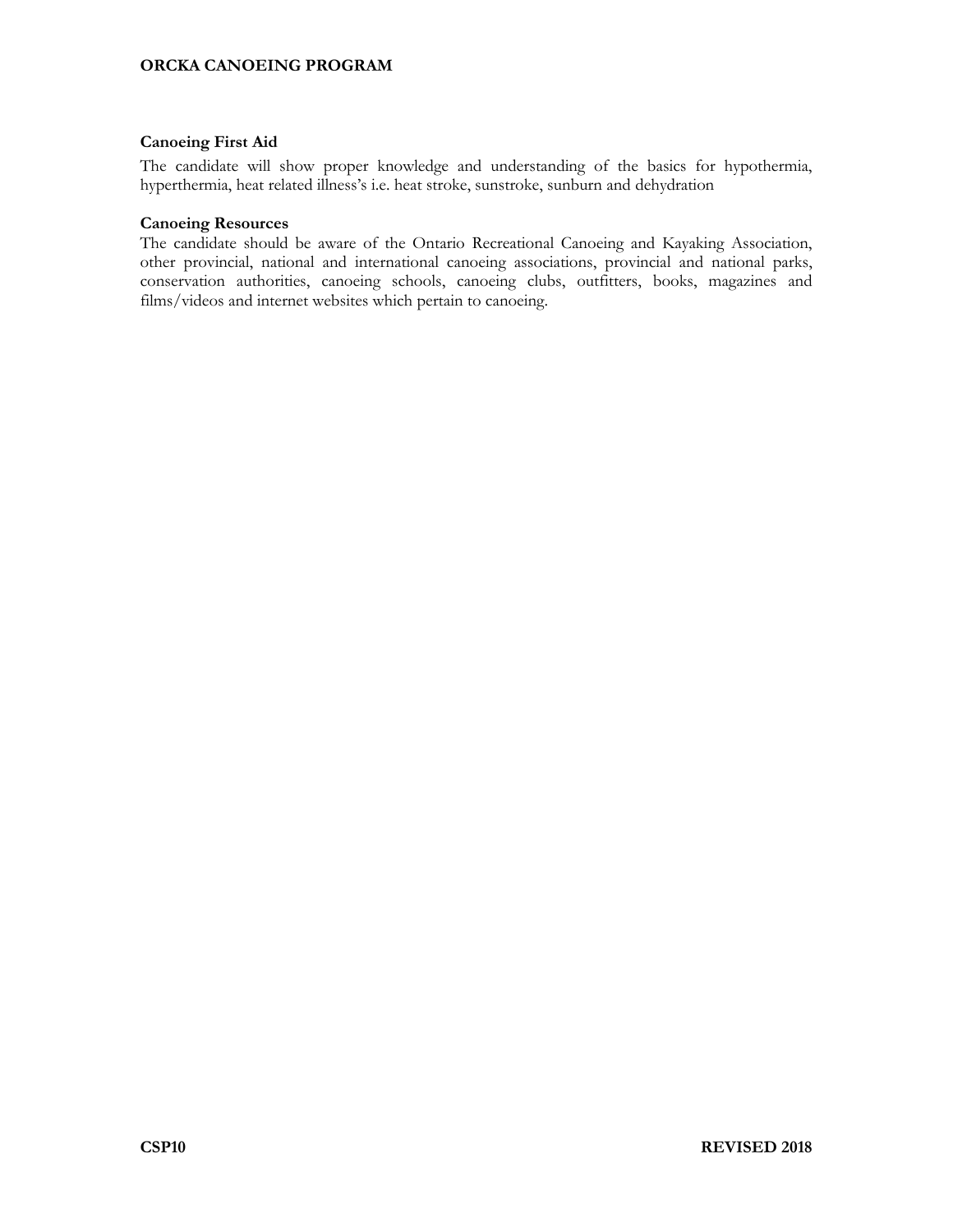# **CANADIAN STYLE PADDLING**

# **CANOEING SKILLS FOR CANADIAN STYLE PADDLING LEVEL 1 (TANDEM & SOLO)**

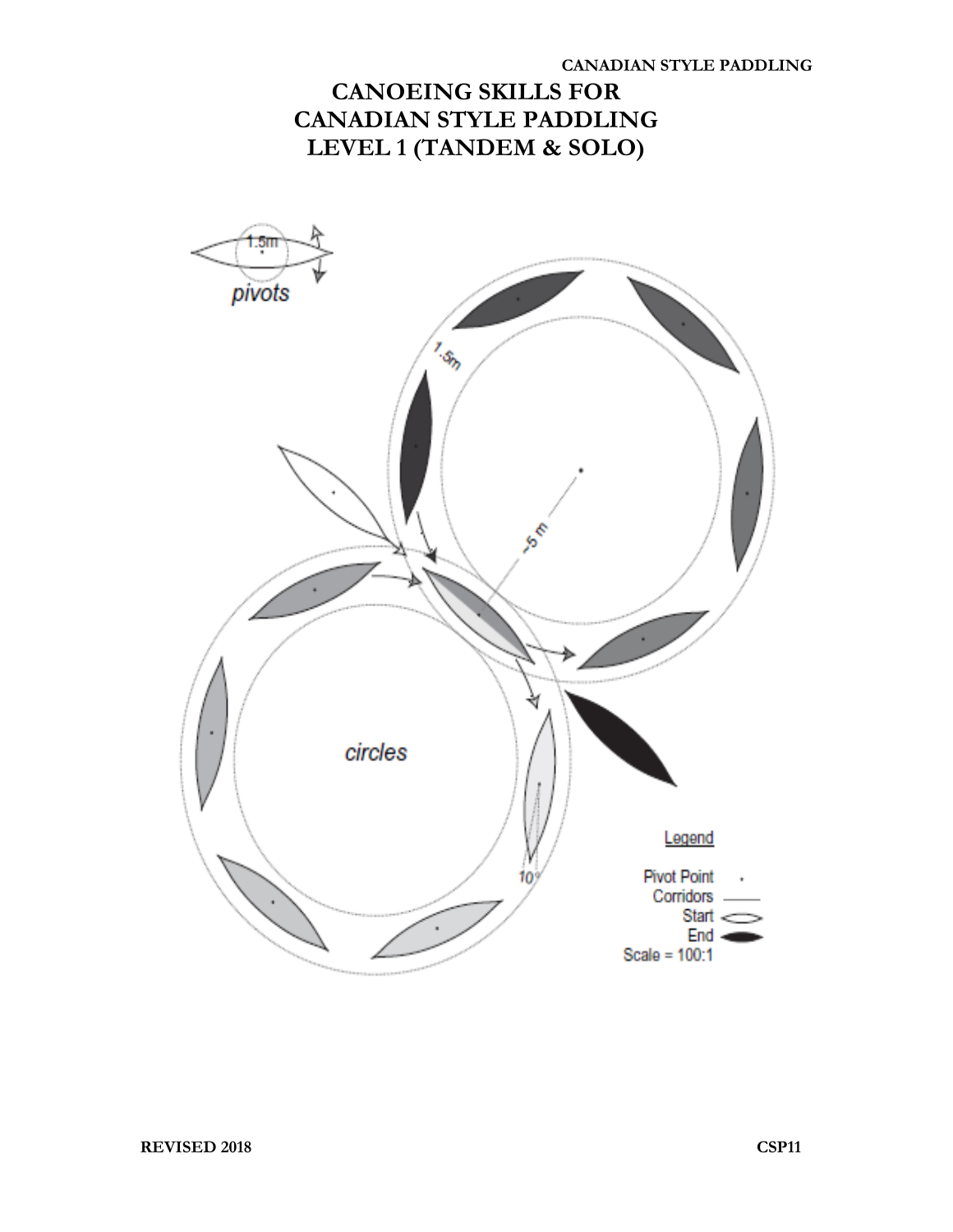

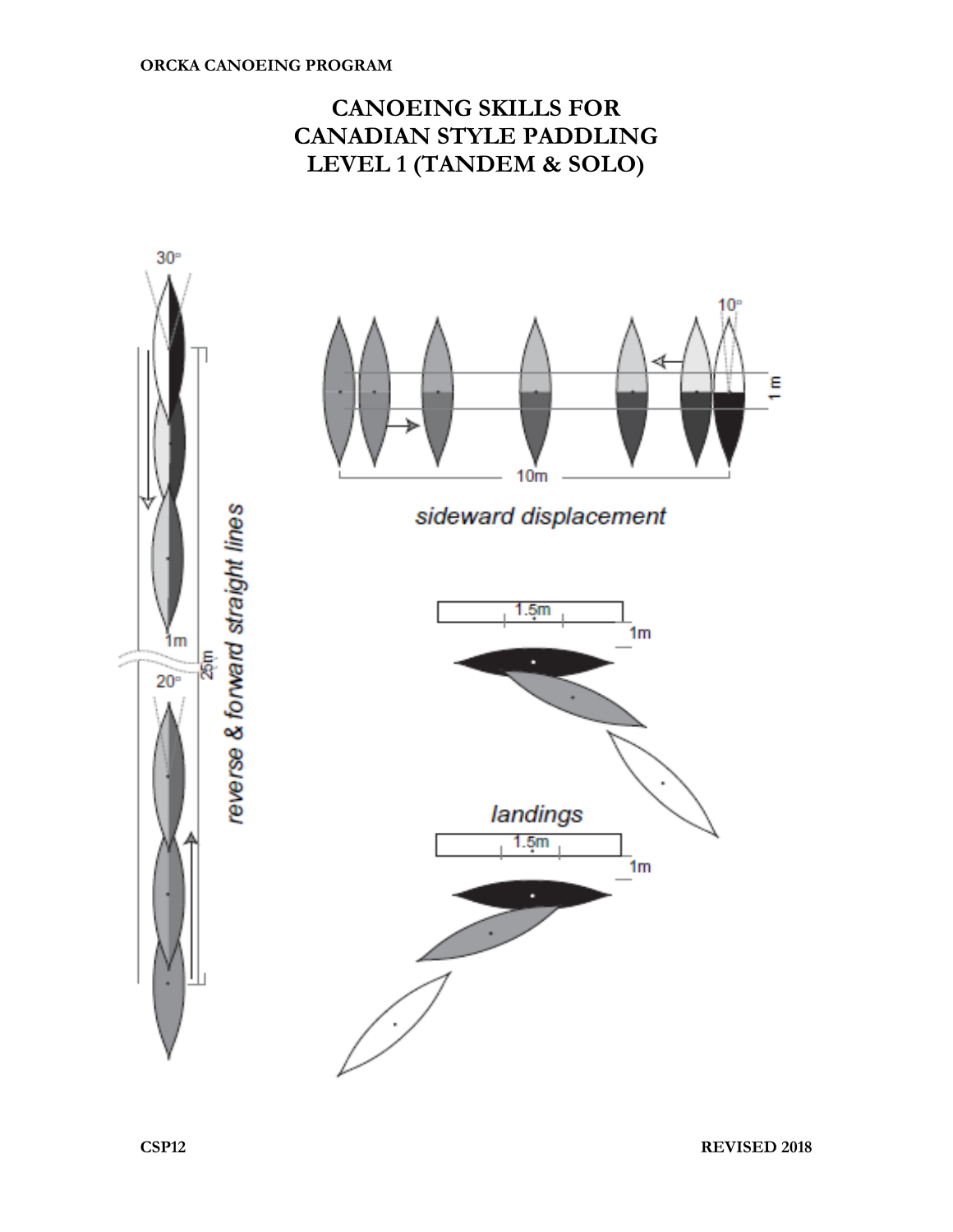### **CANADIAN STYLE PADDLING**

# **CANADIAN STYLE PADDLING LEVEL 2**

Canadian Style Paddling Level 2 builds upon the techniques and skills mastered in Level 1. Upon successful completion of this course the canoeist will be competent in repeatedly conducting standard Canadian Style Paddling manoeuvres.

#### **OVERVIEW**

#### **Prerequisites**

ORCKA Canadian Style Paddling Level 1, equivalent certification or comparable skills and experience (with the permission of the Course Director).

| <b>Safety</b>                              | <b>Skills</b>                        |
|--------------------------------------------|--------------------------------------|
| Swimming<br>$\bullet$                      | Pivots<br>$\bullet$                  |
| Self rescue                                | Sideward displacement<br>$\bullet$   |
| Canoe over canoe rescue                    | Circles<br>$\bullet$                 |
|                                            | • Reverse and forward straight lines |
| <b>Theory</b>                              | Landings<br>$\bullet$                |
| Canoe design and construction<br>$\bullet$ | Portaging<br>٠                       |
| Canoeing dynamics<br>$\bullet$             | • Triangle Course in the wind        |
|                                            | Slalom course<br>$\bullet$           |
|                                            | Canoe dance<br>$\bullet$             |
|                                            |                                      |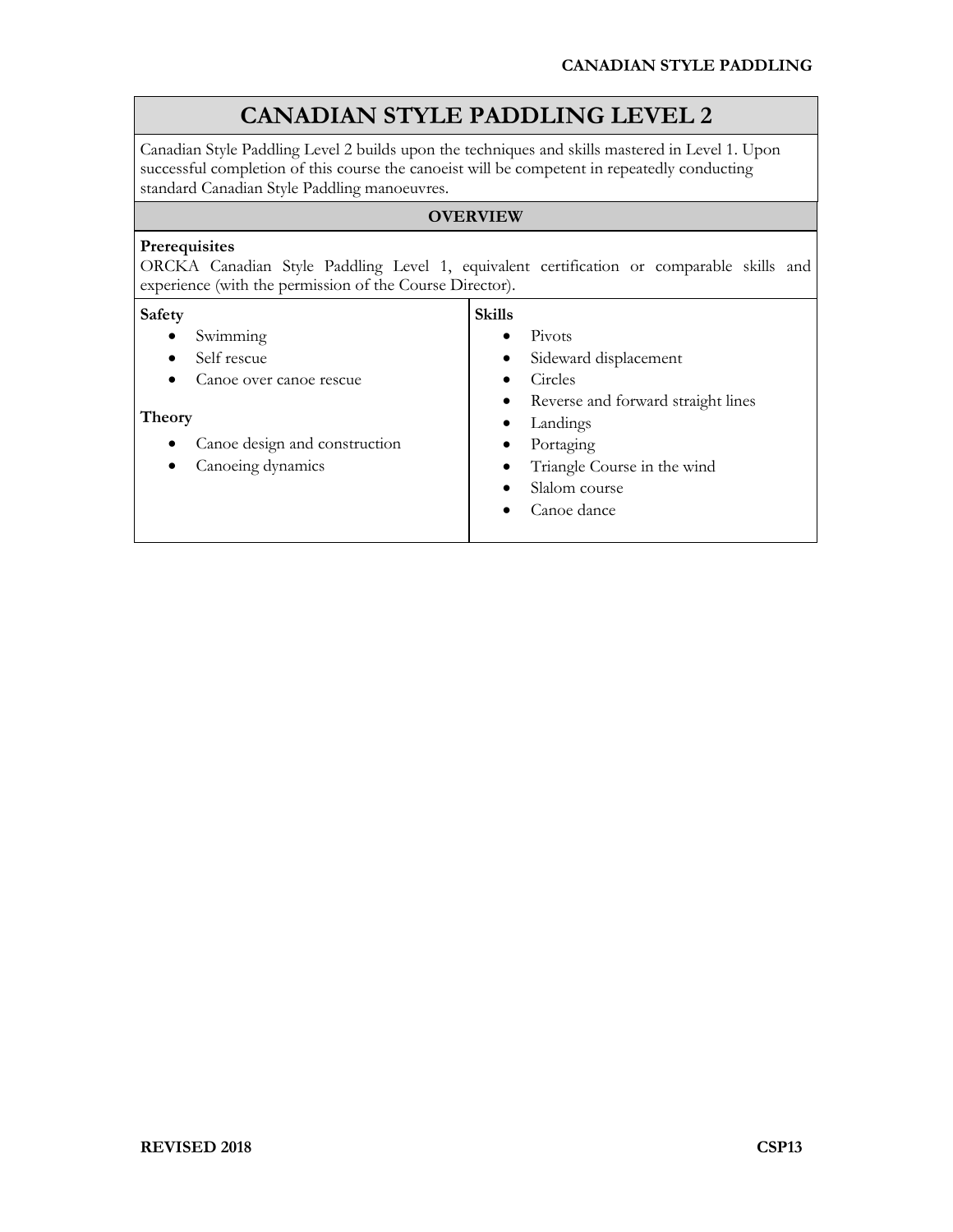# **CANADIAN STYLE PADDLING LEVEL 2A (TANDEM)**

### **Prerequisites**

ORCKA Canadian Style Paddling Level 1A, equivalent certification or comparable skills and experience (with the permission of the Course Director).

| Safety    |                               | <b>Skills</b> |                                      |
|-----------|-------------------------------|---------------|--------------------------------------|
| $\bullet$ | Swimming                      | $\bullet$     | Pivots                               |
| $\bullet$ | Self rescue                   | $\bullet$     | Sideward displacement                |
| $\bullet$ | Canoe over canoe rescue       | $\bullet$     | Circles                              |
|           |                               |               | • Reverse and forward straight lines |
| Theory    |                               | $\bullet$     | Landings                             |
| $\bullet$ | Canoe design and construction | $\bullet$     | Portaging                            |
| $\bullet$ | Canoeing dynamics             |               | • Triangle Course in the Wind        |
|           |                               | $\bullet$     | Slalom course                        |
|           |                               |               | Canoe dance                          |

# **CANADIAN STYLE PADDLING LEVEL 2B (SOLO)**

### **Prerequisites**

ORCKA Canadian Style Paddling Level 1B, equivalent certification or comparable skills and experience (with the permission of the Course Director).

| Safety        |                               | <b>Skills</b> |                                      |
|---------------|-------------------------------|---------------|--------------------------------------|
| $\bullet$     | Swimming                      |               | Pivots                               |
| $\bullet$     | Self rescue                   | $\bullet$     | Sideward displacement                |
| $\bullet$     | Canoe over canoe rescue       |               | Circles                              |
|               |                               |               | • Reverse and forward straight lines |
| <b>Theory</b> |                               | $\bullet$     | Landings                             |
| $\bullet$     | Canoe design and construction |               | Portaging                            |
| $\bullet$     | Canoeing dynamics             | $\bullet$     | Triangle Course in the Wind          |
|               |                               |               | Slalom course                        |
|               |                               |               | Canoe dance                          |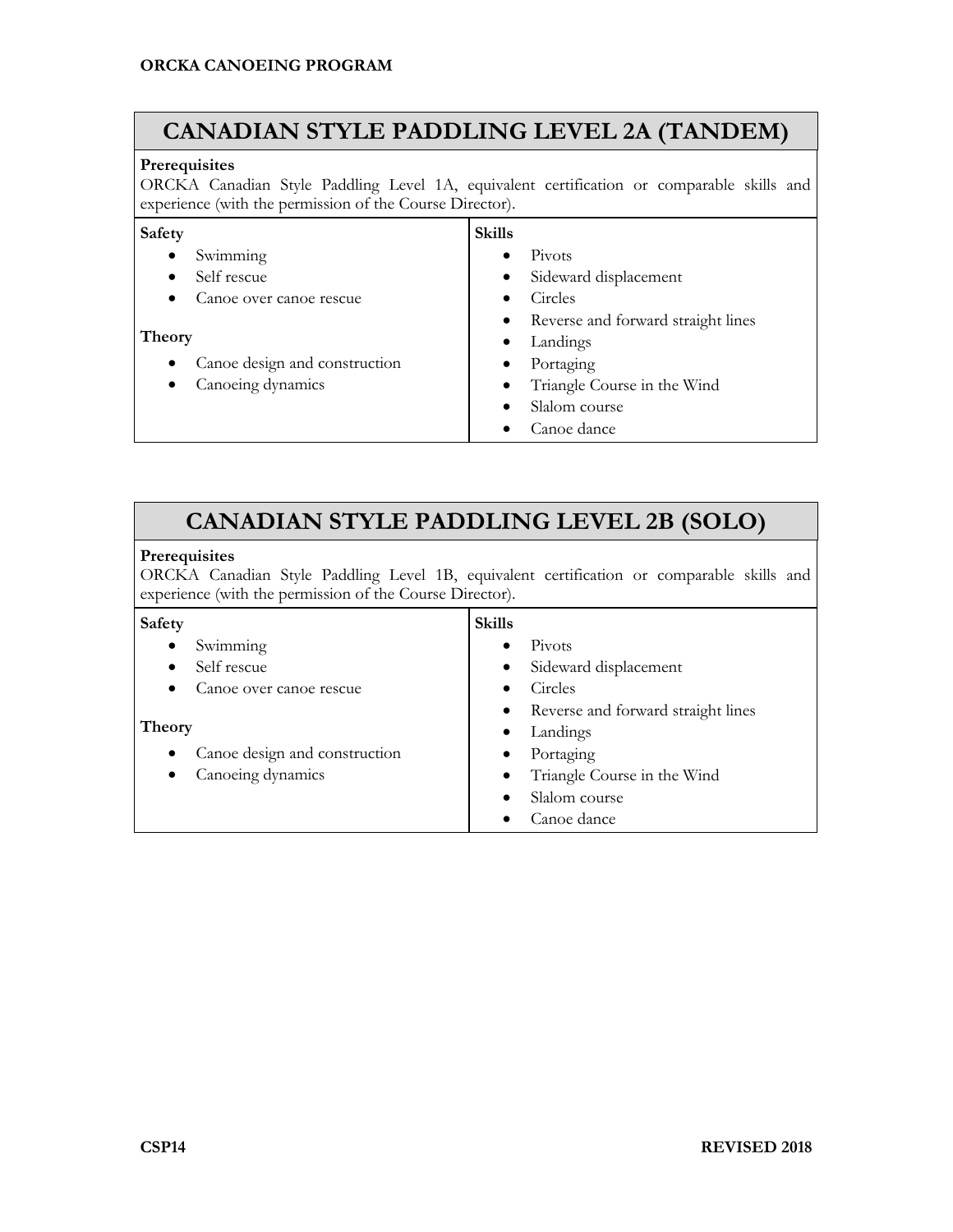#### **SAFETY**

#### **General**

PFD's will be worn by all participants throughout all safety exercises and manoeuvres.

The descriptions of the items which follow, apply to both tandem and solo:

#### **Swimming**

. The candidate must be able to swim in deep water while wearing an approved PFD.

#### **Self Rescue**

The canoeist(s) will swamp or tip their canoe at a distance of 25 to 50 metres from shore. The canoeist will then bring the canoe to shore by either swimming and towing/pushing or climbing in and paddling.

#### **Canoe Over Canoe Rescue**

The canoeist(s) in the rescue canoe will approach a swamped or overturned canoe, with one or two conscious victims in the water, and complete a canoe over canoe rescue (the rescue includes getting the victim(s) back into their canoe). The rescue should be performed with moderate ease and efficiency. The entire procedure should be completed within two minutes. Emphasis must be placed on the safety of all individuals involved in the rescue.

#### **SKILLS**

#### **CORE SKILLS**

The following 4 core skills comprise the manoeuvres that a canoeist will master in order to be in control of his/her canoe. By combining the forces used in these skills, the canoe can be moved in almost any manner on the water.

The descriptions of the manoeuvres which follow, apply to both tandem and solo:

The canoeist may not switch paddling sides during any test item.

Refer to "EVALUATION" in the Appendices section for a further explanation of the performance criteria.

#### **Pivots**

The canoeist(s) will pivot the canoe  $360^\circ$  in one direction twice, stop smoothly, pivot the canoe  $360^\circ$ in the other direction twice, and stop smoothly. See figure on page CSP18.

| Corridor: the pivot point of the canoe must stay within a circle of one metres diameter |
|-----------------------------------------------------------------------------------------|
| Roll: imperceptible                                                                     |
| Strokes: splashless                                                                     |
| Speed: the same in both directions                                                      |

#### **Sideward Displacement**

The canoeist will paddle the canoe sideward at a 45 degree angle to a dock or barrier in a straight line a minimum of 10 metres, stop smoothly, paddle sideward the other way in a straight line back to the starting point, and stop smoothly. This manoeuvre will be completed twice. See figure on page CSP19.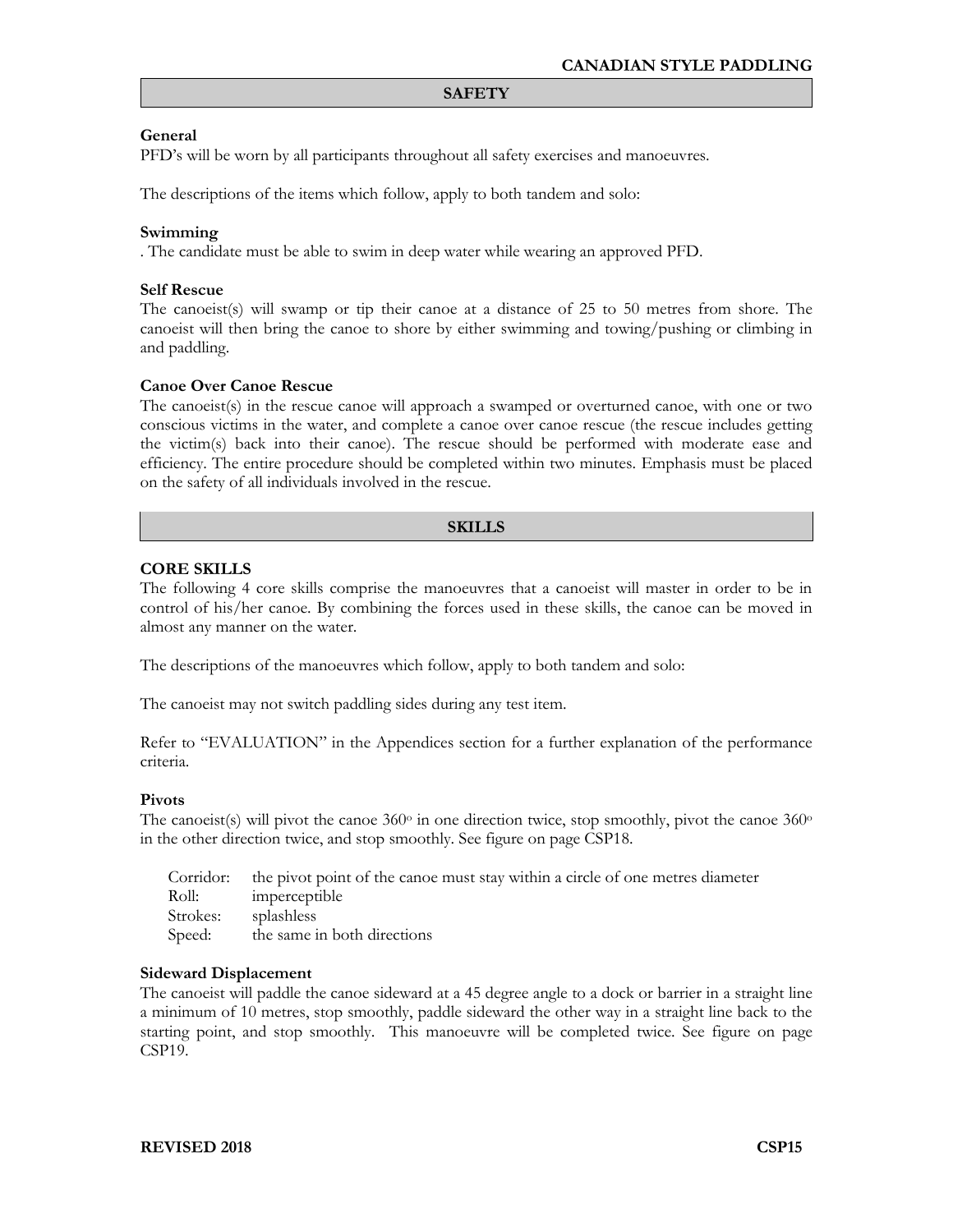| Corridor: | one metre                                                         |
|-----------|-------------------------------------------------------------------|
| Yaw:      | $<$ 10 <sup>o</sup>                                               |
| Roll:     | imperceptible during paddling, minimal during stopping            |
| Strokes:  | splashless                                                        |
| Speed:    | the same in both directions, constant moderate speed              |
| Other:    | the canoe must be pointed 45 <sup>°</sup> from the line of travel |

#### **Circles**

The canoeist(s) will paddle the canoe around a figure of eight course twice. The figure of eight will consist of two equal-sized circles with a radius of 5 metres with their centres about 10 metres apart. The canoeist(s) will enter and exit the circle in a straight line at a point equal distance between the two markers which indicate the centre of the two circles. See figure on page CSP18.

| Corridor: | one metres              |
|-----------|-------------------------|
| Yaw:      | $<10$ <sup>o</sup>      |
| Roll:     | imperceptible           |
| Strokes:  | splashless              |
| Speed:    | constant moderate speed |

#### **Reverse and Forward Straight Lines**

The canoeist(s) will paddle the canoe backward in a straight line a minimum of 25 metres, stop smoothly, paddle forward in a straight line back to the starting point, and stop smoothly. See figure on page CSP19.

| Corridor: | one metre                                                 |
|-----------|-----------------------------------------------------------|
| Yaw:      | $\leq$ 10° during paddling and $\leq$ 20° during stopping |
| Roll:     | imperceptible during paddling, minimal during stopping    |
| Strokes:  | splashless                                                |
| Speed:    | the same in both directions, constant moderate speed      |

#### **OTHER SKILLS**

The performance criteria are contained within each description. Canoeists' may not switch paddling sides during any test item.

#### **Landings**

The canoe will approach the dock (or rope barrier) from an angle of 90 degrees. As the canoe nears the dock, the canoe will be turned so that it is parallel with the dock. Once parallel with the dock, the canoe must be stopped. At this point, the canoe must be within 1 metre of the dock or barrier; no sideward movement of the canoe is permitted to accomplish this. The centre of the canoe should be within a one metre designated area on the dock or barrier. Tandem canoeists must perform an inside landing from the bow or stern paddling position and an outside landing from the other paddling position. See figure on page CSP19.

#### **Portaging**

The candidate(s) will portage their canoe a distance of at least 100 metres (the lifting and lowering of the canoe may be assisted).

#### **Triangular Course in Wind**

In moderately windy conditions, the canoeists will paddle a triangular course approximately 300 metres in length. The canoe should remain within a 4 metre corridor between points of the triangle. The course length should be 300 metres with each leg 100 metres.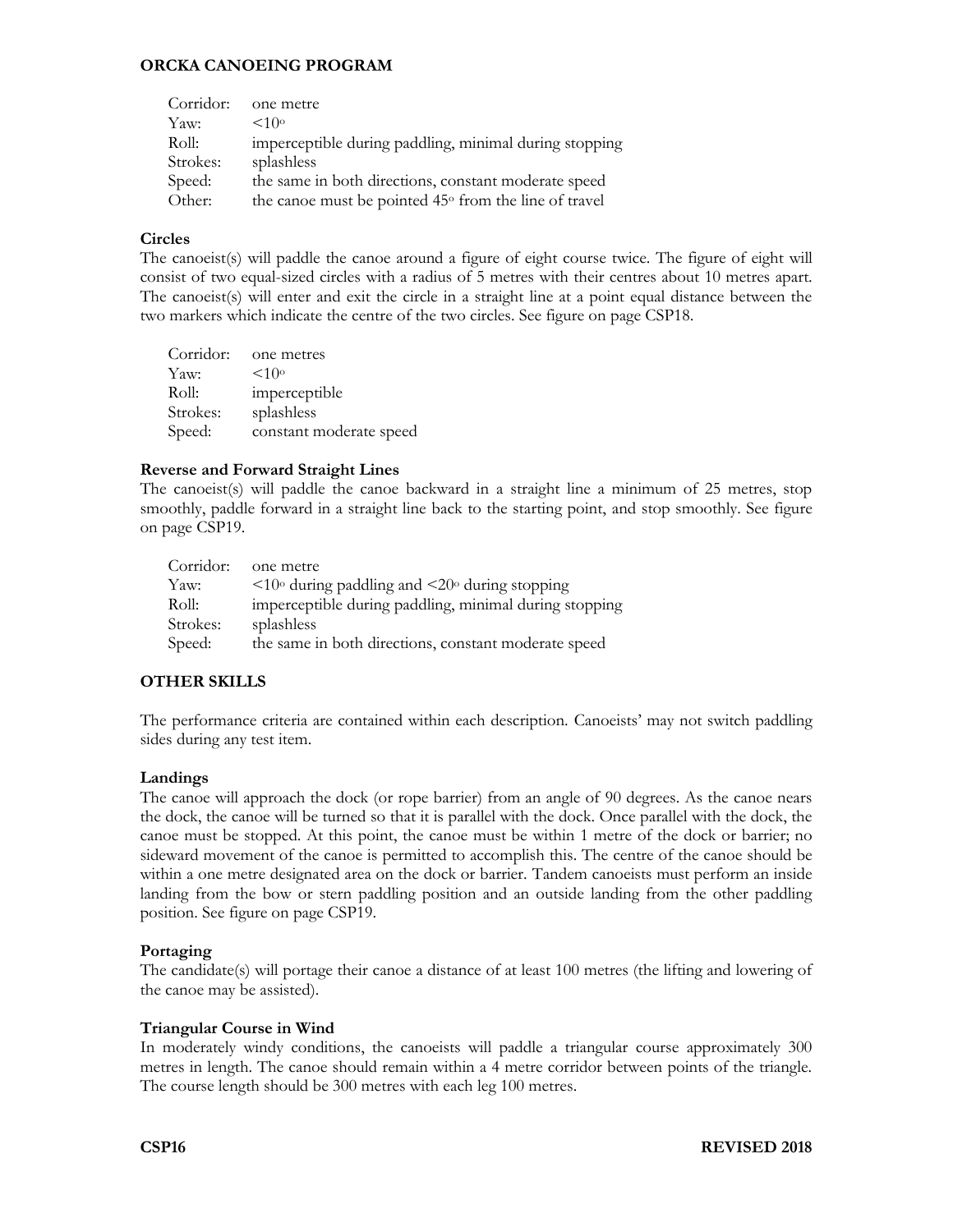#### **CANADIAN STYLE PADDLING**

#### **Slalom Course**

The canoeists will work together to complete a slalom course that demonstrates a command of as many of the core skills as possible. See "SLALOM COURSES" in the Appendices for a selection of courses. The course must be paddled under a set time to be determined by the Course Director. The canoeists may not switch paddling sides once started into the course.

#### **Canoe Dance**

The canoeist(s) must work with a group of paddlers to plan and perform a complex routine of about four minutes duration that demonstrates rhythm, grace and a mastery of the four core skills. Ideas for such routines can be drawn from dance, dressage or other sources; or the routines may be original creations. In the event that only one boat is being tested the canoeist will do the routine alone.

#### **THEORY**

#### **Canoe Design and Construction**

The candidate should know the advantages and disadvantages of various canoe designs that may be used in a Basic Canoeing and Canadian Style Paddling context. He/she should be familiar with different construction methods and materials used in the manufacture of canoes specific to Canadian Style Paddling.

#### **Canoeing Dynamics**

The candidate must demonstrate an understanding of canoeing mechanics. The canoeist should be familiar with the following concepts and be able to apply them to a canoeing situation: centre of gravity, Newton's Laws of Motion, pivot point, and combinations of forces.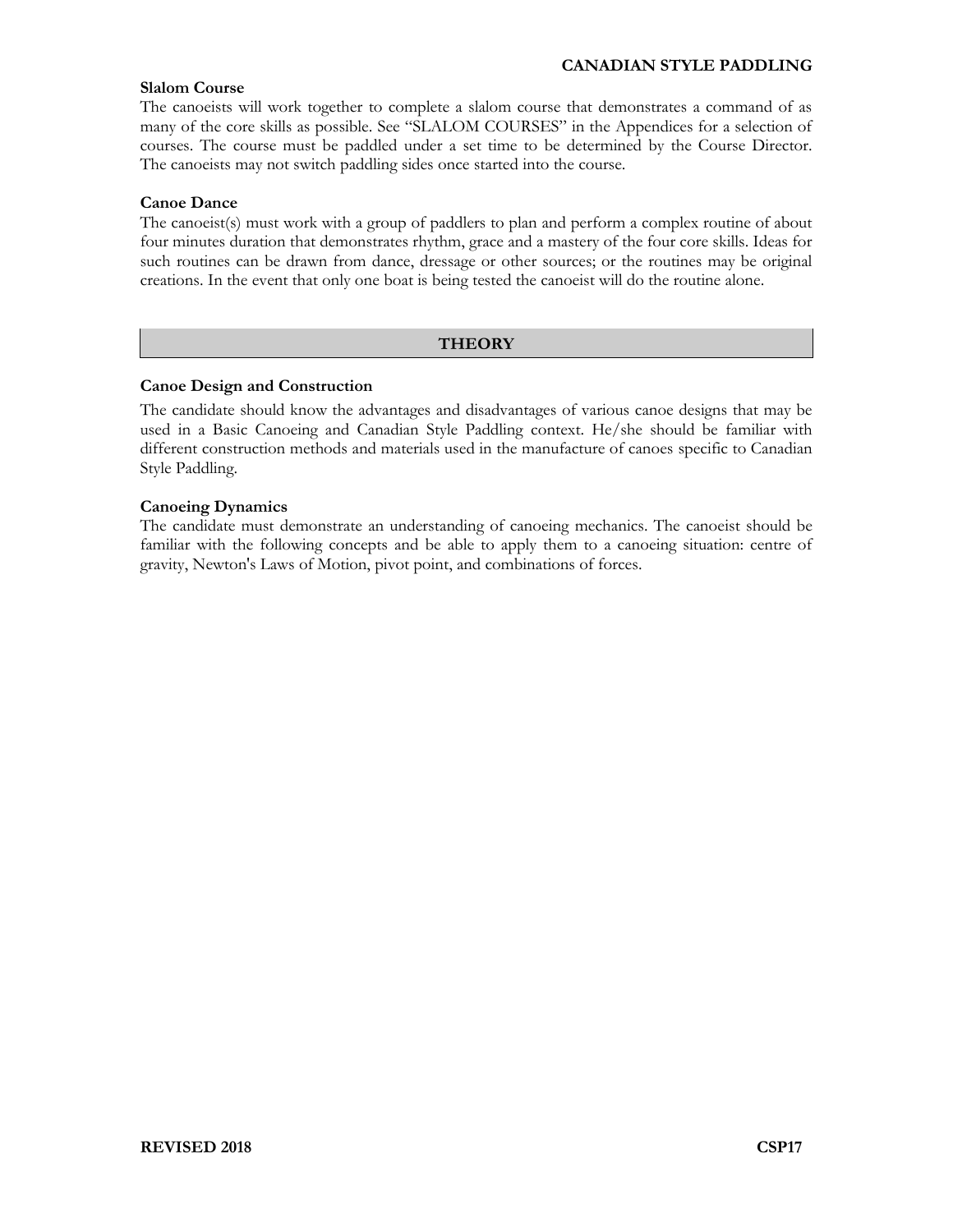# **CANOEING SKILLS FOR CANADIAN STYLE PADDLING LEVEL 2 (TANDEM & SOLO)**

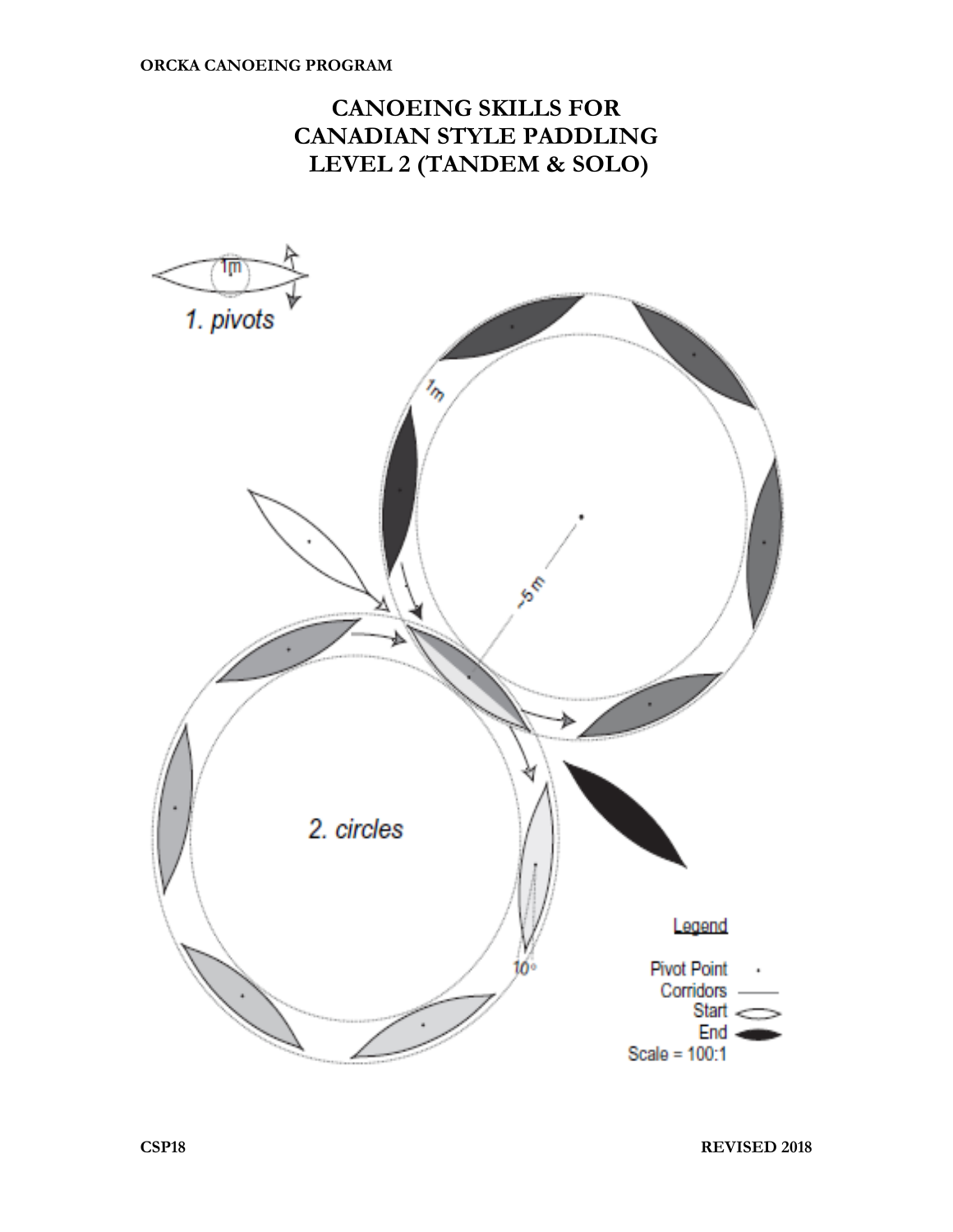# **CANOEING SKILLS FOR CANADIAN STYLE PADDLING LEVEL 2 (TANDEM & SOLO)**

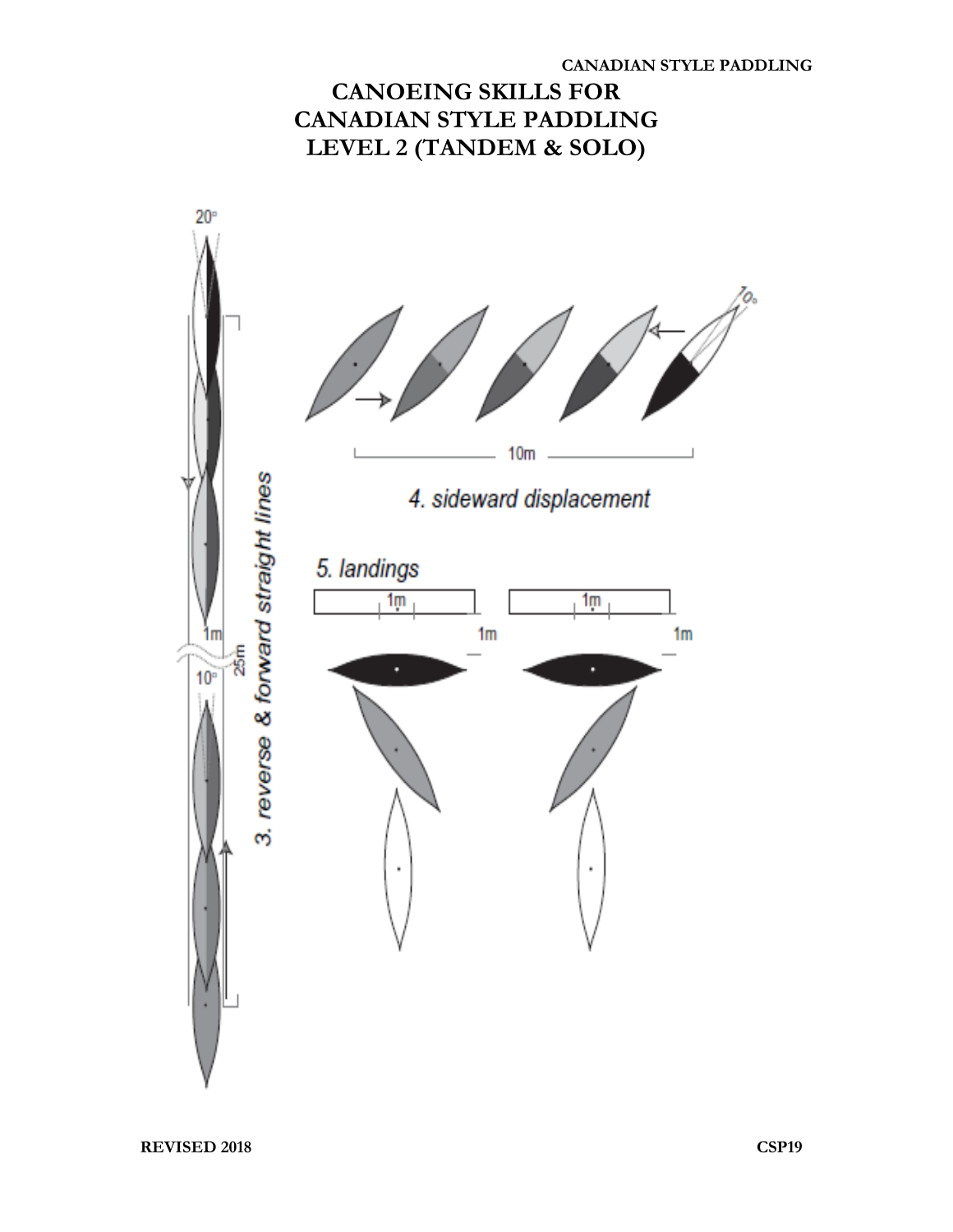This page intentionally left blank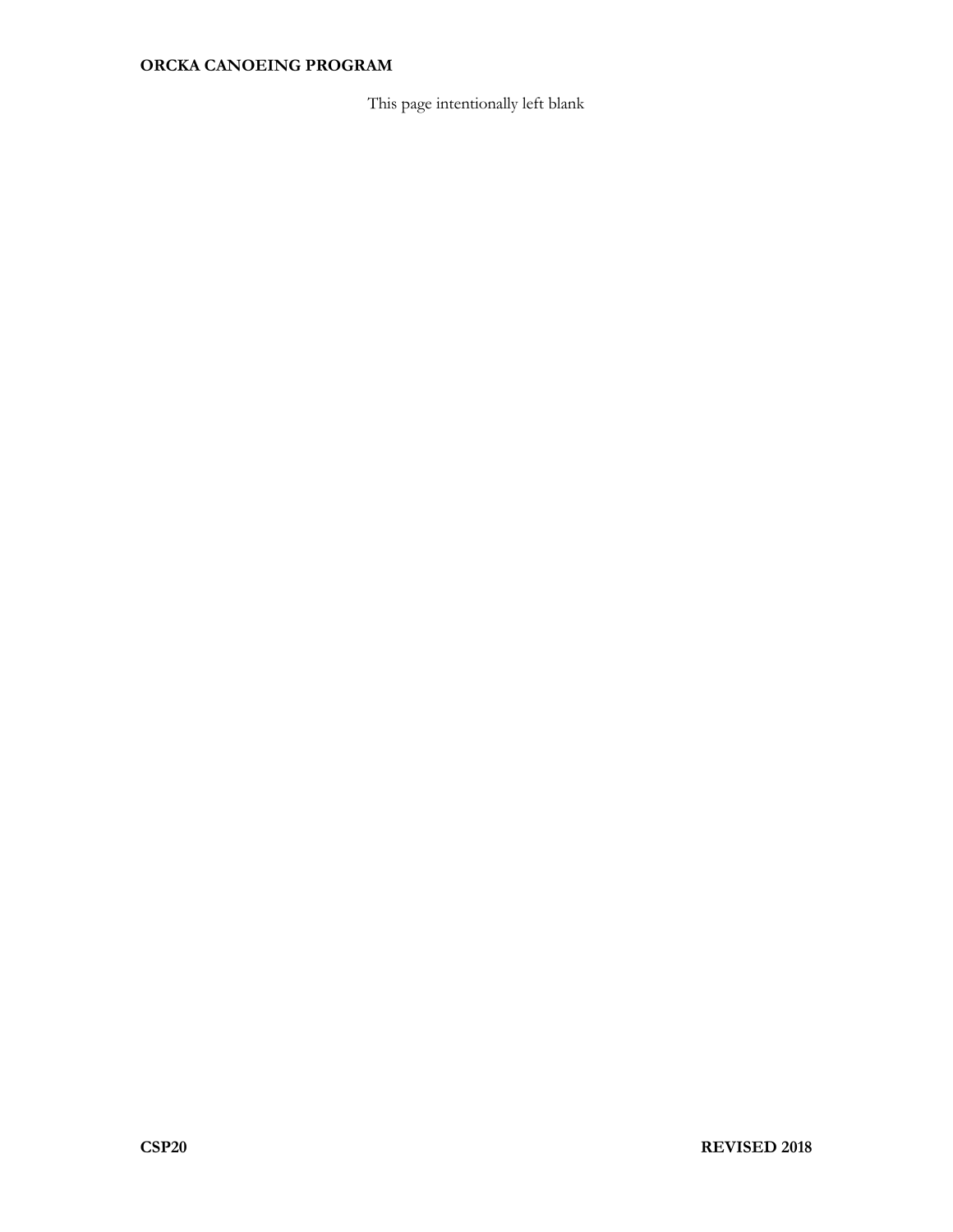# **CANADIAN STYLE PADDLING LEVEL 3 (TANDEM & SOLO)**

Canadian Style Paddling Level 3 represents the highest paddling skill level within the Canadian Style Paddling discipline. The emphasis is on solo paddling with a high degree of precision and control. Candidates should enter this level with a fair degree of canoeing skill focusing on solo paddling experience.

### **OVERVIEW**

#### **Prerequisites**

ORCKA Canadian Style Paddling Level 2, equivalent certification or comparable skills and experience (with the permission of the Course Director).

| Safety                               | <b>Skills</b>                                   |
|--------------------------------------|-------------------------------------------------|
| Review of previous safety items<br>٠ | Review of previous skills items<br>٠            |
| Swimming                             | Pivots<br>٠                                     |
| Canoe over canoe rescue              | Reveres circles                                 |
| Self rescue                          | Reverse and forward straight lines<br>$\bullet$ |
| Reaching assist and throw line       | In line pivots<br>٠                             |
|                                      | Reveres landings                                |
| Theory                               | Advanced manoeuvres (1)<br>٠                    |
| Review of previous theory items<br>٠ | Paddling in groups (1 routine)                  |
| Canoeing history<br>٠                | Slalom course                                   |
| Canoe design and construction        | Canoe dance                                     |
| Canoe repair and maintenance         | Portaging                                       |
|                                      | English gate                                    |
|                                      | Triangular course in wind                       |
|                                      |                                                 |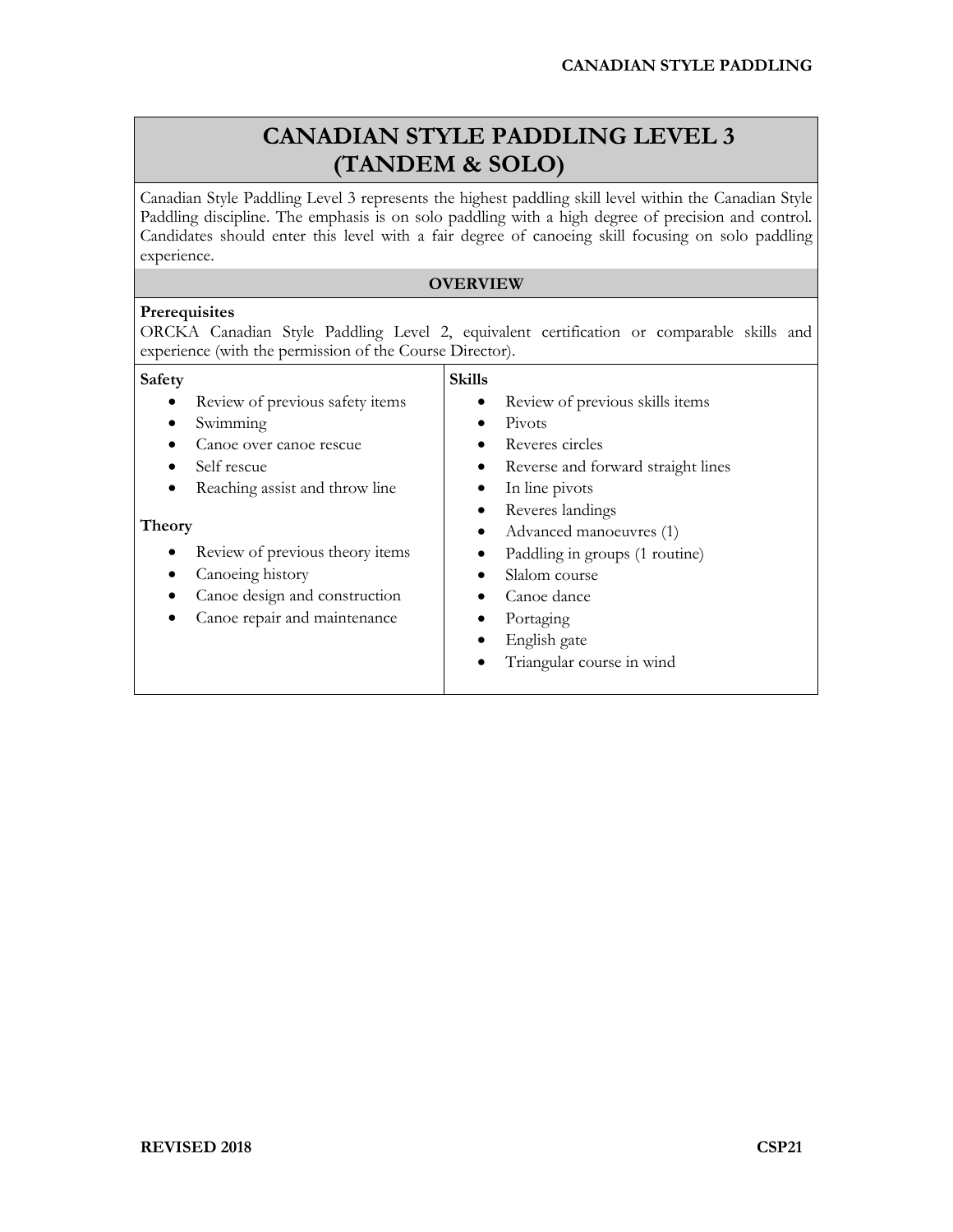#### **SAFETY**

#### **General**

PFD's will be worn by all participants throughout all safety exercises and manoeuvres.

#### **Review of Previous Safety Items**

The review of any or all safety items from Basic Canoeing Levels 1 through 4 and Canadian Style Paddling Levels 1 through 2 is at the discretion of the Course Director.

#### **Swimming**

The candidate must be able to swim in deep water while wearing an approved PFD.

#### **Canoe Over Canoe Rescue**

The solo canoeist in the rescue canoe will approach a swamped or overturned canoe, with one or two conscious victim(s) in the water, and complete a canoe over canoe rescue (the rescue includes getting the victim(s) back into their canoe). The rescue should be performed with ease and efficiency. The entire procedure should be completed within a reasonable period of time (under 2 minutes). Emphasis must be placed on the safety of the individuals involved in the rescue.

#### **Self Rescue**

The solo canoeist will swamp or tip his/her canoe (25 to 50 metres from shore) and by whatever means possible, get the canoe, paddle(s) and canoeist onto the shore.

#### **Reaching Assist and Throwline**

- (a) The rescuer will extend a reaching assist to a conscious victim in deep water, from a shoreline, dock and/or canoe, and bring the victim to safety.
- (b) Using a victim floating 10 to 15 metres from the shore or dock, the rescuer will throw a safety line to the victim and bring him/her safely onto the shore or dock. The rescuer should be successful in "hitting" the victim with the line at least 80% of the time.

In both exercises, the rescuer must communicate with the victim clearly and in a reassuring manner.

#### **SKILLS**

#### **Review of Previous Skills Items**

The review of any or all skills items from Basic Canoeing Levels 1 through 4 and Canadian Style Paddling Levels 1 through 2 is at the discretion of the Course Director.

The canoeist may not switch paddling sides during any test item.

Refer to "EVALUATION" in the Appendices section for a further explanation of the performance criteria.

#### **Pivots (solo)**

The canoeist will pivot the canoe three times in one direction, stop smoothly, pivot the canoe three times in the other direction, and stop smoothly. See figure on page CSP27.

|        | Corridor: the pivot point of the canoe must stay within a circle of 0.5 metre diameter |
|--------|----------------------------------------------------------------------------------------|
|        | Roll: imperceptible                                                                    |
|        | Strokes: splashless                                                                    |
| Speed: | the same in both directions                                                            |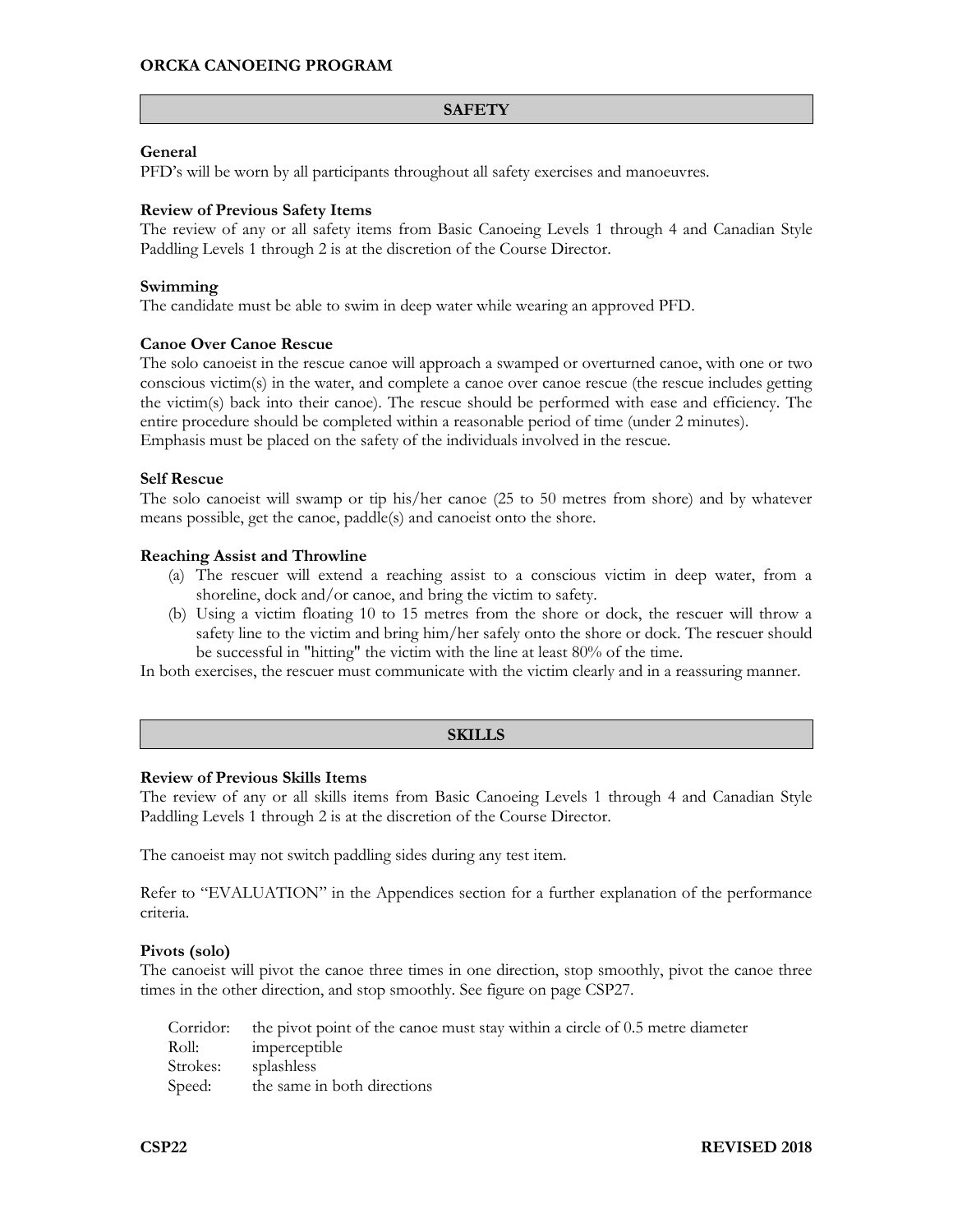#### **CANADIAN STYLE PADDLING**

#### **In-line Pivots (solo)**

With the canoe positioned at a 90 degree angle to a barrier, the canoeist will pivot while simultaneously sideways displacing the canoe 10 metres along a dock or rope barrier: stop smoothly and complete the procedure in the other direction. The canoe will rotate (pivot 90 degrees every 2.5 metres travelled along the barrier. The canoe must be under constant motion while travelling sideways. See figure on page CSP27 & 30

| Corridor: | the pivot point of the canoe must stay within a circle of 0.5 metre diameter |
|-----------|------------------------------------------------------------------------------|
| Roll:     | imperceptible                                                                |
| Strokes:  | splashless                                                                   |
| Speed:    | the same in both directions                                                  |
| Other     | 90 degree revolution every 2.5 metres                                        |

#### **Reverse Circles**

The canoeist will paddle the canoe in reverse once around a figure of eight course. The figure of eight will consist of two equal-sized circles with their centres about 10 metres apart. See figure 2 on page CSP27.

| Corridor: | .5 metre                |
|-----------|-------------------------|
| Yaw:      | $<$ 10 <sup>o</sup>     |
| Roll:     | imperceptible           |
| Strokes:  | splashless              |
| Speed:    | constant moderate speed |

#### **Reverse and Forward Straight Lines**

The canoeist will paddle the canoe backward in a straight line a minimum of 25 metres, stop smoothly, paddle forward in a straight line back to the starting point, and stop smoothly. See figure on page CSP28.

| Corridor: | .5 metre                                                  |
|-----------|-----------------------------------------------------------|
| Yaw:      | $\leq$ 10° during paddling and $\leq$ 10° during stopping |
| Roll:     | imperceptible during paddling, minimal during stopping    |
| Strokes:  | splashless                                                |
| Speed:    | the same in both directions, constant moderate speed      |

#### **Reveres Landings**

The canoeist will approach a dock or rope barrier at an angle of 90 degrees while travelling in reverse. As the canoe nears the dock, the canoe will be turned so that it is parallel with the dock. Once parallel with the dock, the canoe must be stopped. At this point, the canoe must be within .5 metres of the dock or barrier; no sideward movement of the canoe is permitted to accomplish this. The center of the canoe should be within a one metre designated area on the dock or barrier. Landings must be performed inside and outside. See figure on page CSP28.

| Corridor: 0.5 metres |                                                       |
|----------------------|-------------------------------------------------------|
| Roll:                | imperceptible                                         |
| Strokes:             | splashless                                            |
| Speed:               | the same in both directions, constant moderate speed  |
| Other:               | the canoe must be pointed 90° from the line of travel |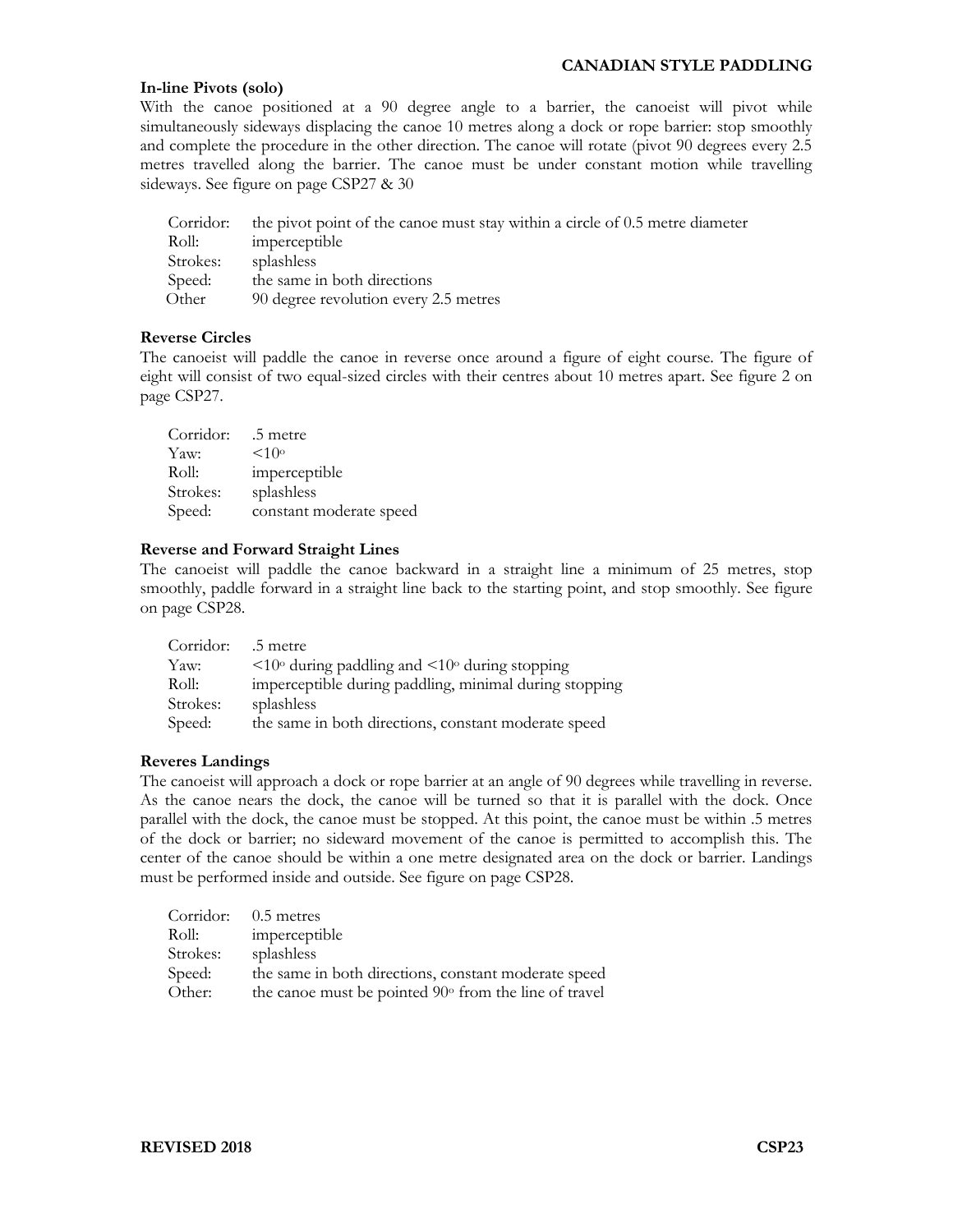### **ADVANCED SKILLS**

The following advanced skills allow the canoeist to explore beyond the core skills: performing variations on the core skills, complex manoeuvres and routines, and paddling in groups. Each canoeist must perform his/her choice of one from the Variations On Core Skills or Advanced Manoeuvres and one from Paddling In Groups.

- Variation On Core Skills
- Advanced Manoeuvres
- Paddling In Groups

Performance criteria, except as noted, will be similar to those for the core skills. Notwithstanding the previous statement, Course Directors may use their judgment if the skill is particularly demanding.

#### **Variations on Core Skills**

(a) Variation on Pivot

The canoeist may perform a pinwheel, that is, a pivot around a point at the bow or stern of the canoe. See figure on page CSP30.

- (b) Variations on Circles
	- i The canoeist may perform a single sideward figure of eight, that is, the canoe points  $90^\circ$ to the direction of travel.
	- ii The canoeist may perform a single-angled figure of eight, that is, the canoe points  $45^\circ$  to the direction of travel.
	- i The canoeist may perform a single displacement figure of eight, that is, the canoe travels in a figure of eight while continuing to point in the same cardinal direction. See figure on page CSP29.

#### **Advanced Manoeuvres and Routines**

Other Advanced Manoeuvres

There are many possibilities for movement of a canoe on the water: curve pivots, pivots around points other than the paddler or stems of a canoe, pivots around sliding parts of the canoe (i.e. beginning with a bow pinwheel and moving gradually to a stern pinwheel), spirals, a variety of transitions from one manoeuvre to another (i.e. the stop turn is a specified transition from straight line to stationary - one could reverse this transition). In another vein, the canoeist could demonstrate three different techniques for executing a stop or keep the boat stationary in moderate wind for three minutes. If the canoeist wishes to try one of the above or one of his/her own invention, this may be done at the discretion of the Course Director with mutually acceptable performance criteria.

#### **Paddling in Groups**

Working with other canoeists adds an additional challenge to paddling. The canoeists must judge their movements not only in relation to a fixed path, but in relation to each other. To paddle well together requires, in addition to a mastery of core skills, good communication, an understanding of each other's paddling style, and considerable practice. See figures on page CSP32 for suggestions.

- (a) Core Skills As Duets
	- i In Line. Two canoeists may perform any of the core skill items except the pivot with the two canoes aligned bow to stern. Performance criteria: the two stems must remain within 0.5 metres of each other but may not touch; the centre lines of the two canoes should remain aligned except in the circle, where both canoes should be pointed as close as possible to the line of travel.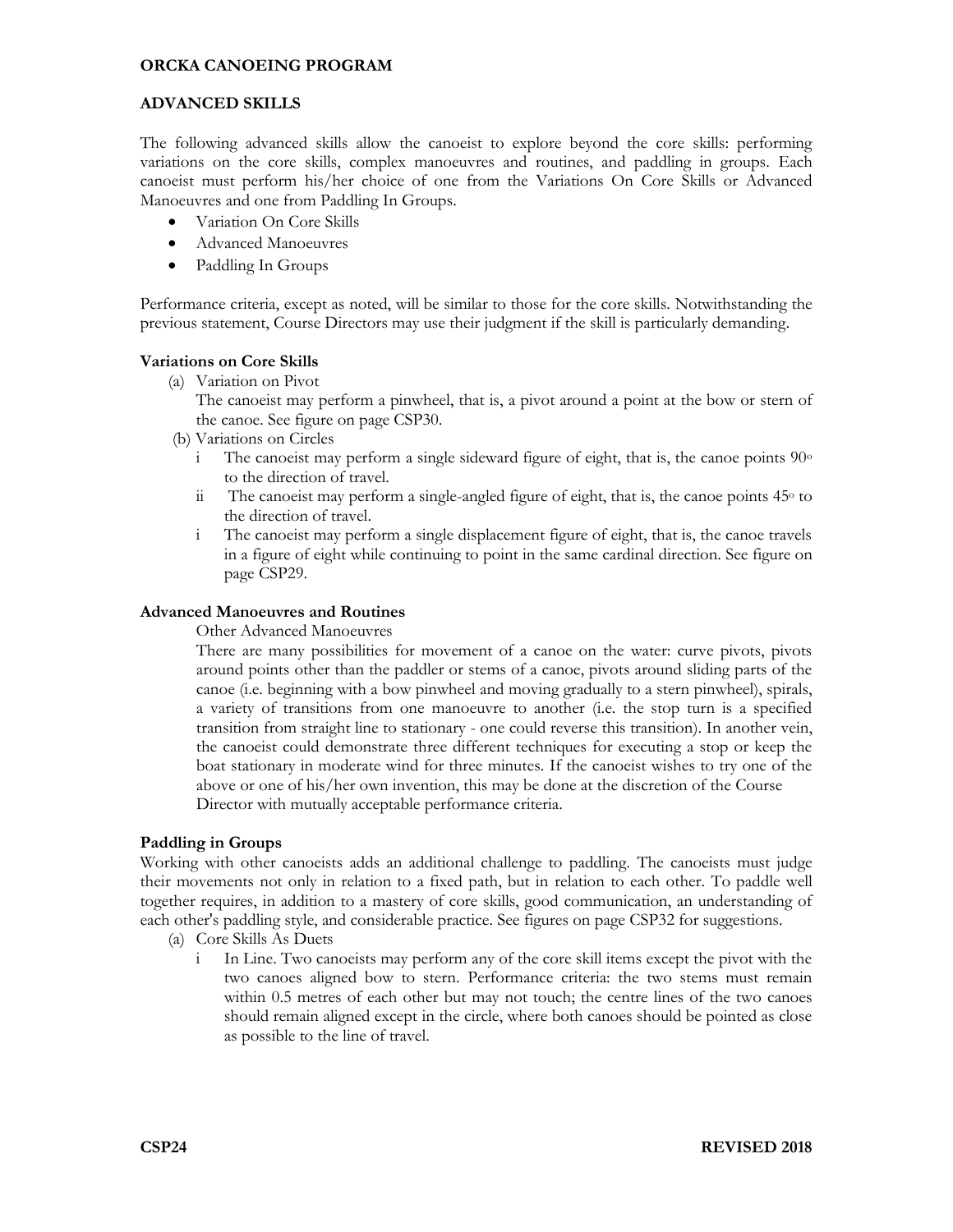#### **CANADIAN STYLE PADDLING**

- ii Side By Side. Two canoeists may perform any of the core skill items except the pivot with the two canoes side by side. The paddlers may be facing the same direction or in opposite directions. Performance criteria: the canoes must remain within one metre of each other but may not touch; the centre thwarts of the canoes must remain aligned at all times.
- iii Interlocking Pivots. Starting from a tee position, the canoes at right angles and the bow stem of one canoe within one metre of the centre thwart of the other canoe, the canoes pivot in opposite directions two revolutions, stop smoothly, pivot the other direction two revolutions, and stop smoothly in the original position. Performance criteria: the rate of rotation of the two canoes should be the same, such that they pass through the tee formation four times in each revolution.
- (b) Advanced Manoeuvres And Routines As Duets

If two canoeists wish to adapt any of the advanced manoeuvres and routines listed above for performance by two coordinated canoes, they may do so at the discretion of the Course Director and with mutually acceptable performance criteria.

(c) Advanced Manoeuvres And Routines as Trios The duet routines can be adapted for three canoes. Paddlers should be aware, however, that coordinating three canoes is significantly more difficult than coordinating two canoes.

#### **OTHER SKILLS**

#### **Slalom Course**

The canoeists must complete a slalom course that demonstrates a command of as many of the core skills as possible. See "SLALOM COURSES" in the Appendices for a selection of courses. The course must be paddled under a set time to be determined by the Course Director. The canoeist may not switch sides once started into the course.

#### **Canoe Dance**

The canoeist must work with a group of paddlers to plan and perform a complex routine of about four minutes duration that demonstrates rhythm, grace and a mastery of the four core skills. Ideas for such routines can be drawn from dance, dressage or other sources; or the routines may be original creations. In the event that only one boat is being tested the canoeist will do the routine alone.

#### **Portaging**

The candidate must portage his/her canoe at least 200 metres. This is a solo carry; the lifting and lowering of the canoe may be assisted.

#### **English Gate Course**

The canoeist shall perform an English Gate Course (see appendix) paddling it with precision. The ultimate goal is to paddle the course as a timed event (under 3 minutes or less). The canoeist shall not switch sides during this routine. See figure on page CSP31

Roll: imperceptible Strokes: splashless Speed: constant moderate speed

#### **Triangular Course in Wind**

In moderately windy conditions, the canoeists will paddle a triangular course approximately 300 metres in length. The canoe should remain within a 3-metre corridor between points of the triangle. The course length should be 300 metres with each leg 100 metres.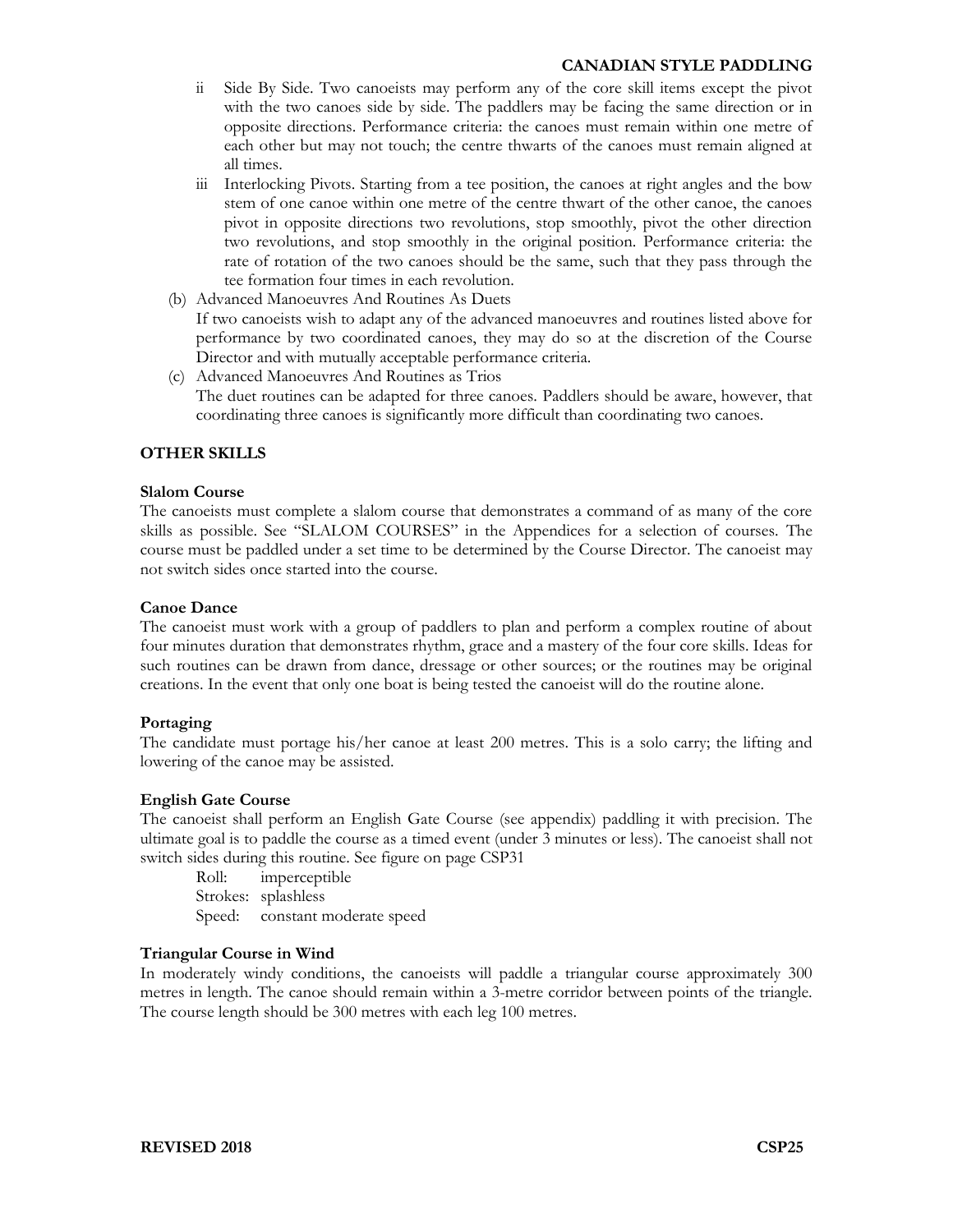#### **THEORY**

#### **Review of Previous Theory Items**

The review of any or all theory items from Basic Canoeing Levels 1 through 4 and Canadian Style Paddling Levels 1 through 2 is at the discretion of the Course Director.

#### **Canoeing History**

The candidate should be able to competently discuss a topic related to the history of canoeing. He/she should demonstrate an understanding of the social and technological factors which have influenced the evolution of canoeing since the arrival of Europeans in North America. Alternatively, this discussion could be some aspect of the canoeing history of the area of the Course or another local area

#### **Canoe Design and Construction**

The canoeist should demonstrate knowledge of:

- (a) the major principles of canoe hull design and the influence of these factors on canoe performance,
- (b) the types and properties of common canoe construction materials and
- (c) the advantages and disadvantages of various canoe designs and types of construction as related to the canoe's use.

#### **Canoe Repair and Maintenance**

The canoeist should be able to demonstrate

- (a) an ability to carry out minor repairs to wood-canvas, aluminum, and synthetic canoes (small tear or puncture, broken thwart or seat, etc.) and
- (b) good care of equipment used throughout the Course.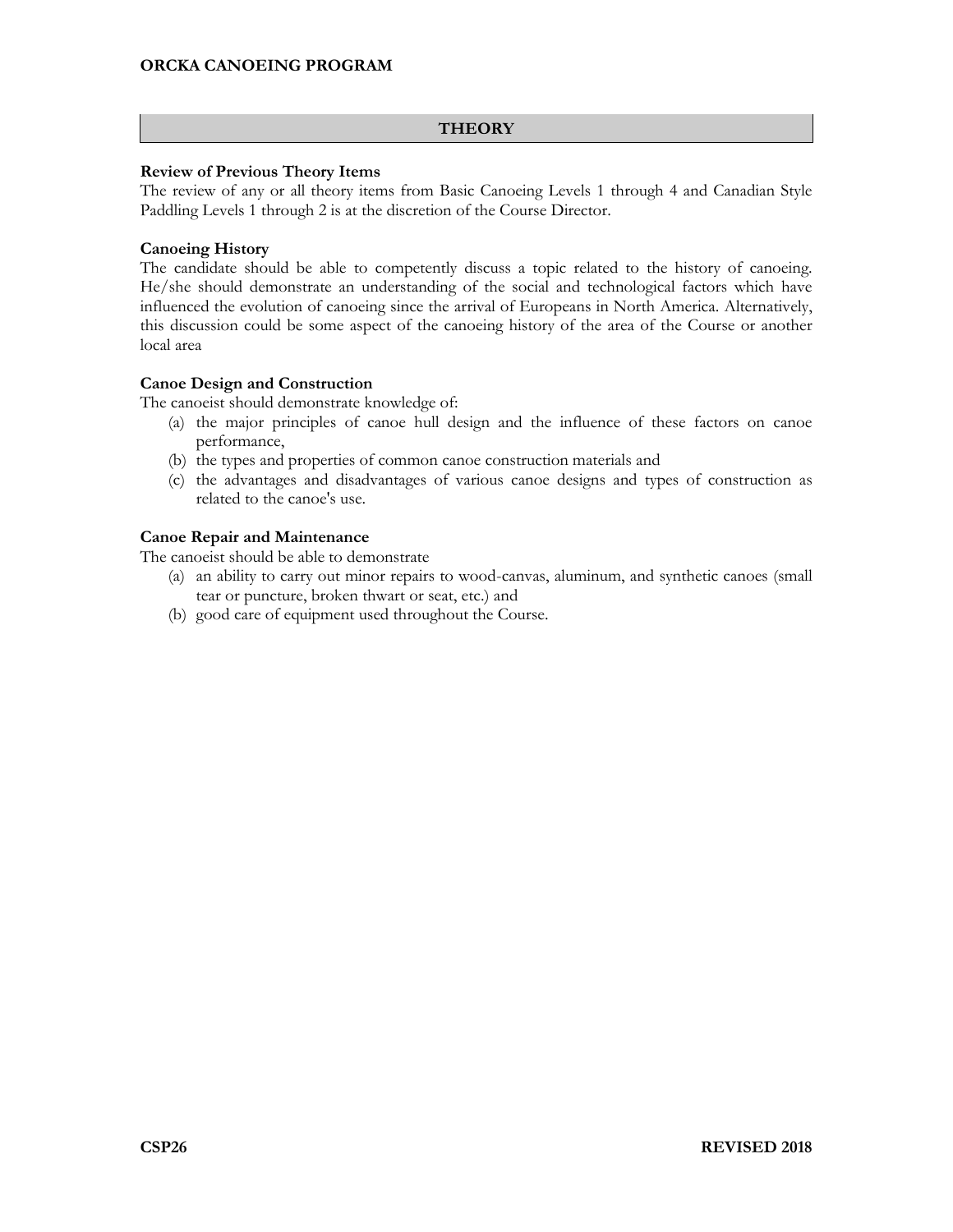# **CANADIAN STYLE PADDLING CANOEING CORE SKILLS FOR CANADIAN STYLE PADDLING LEVEL 3**

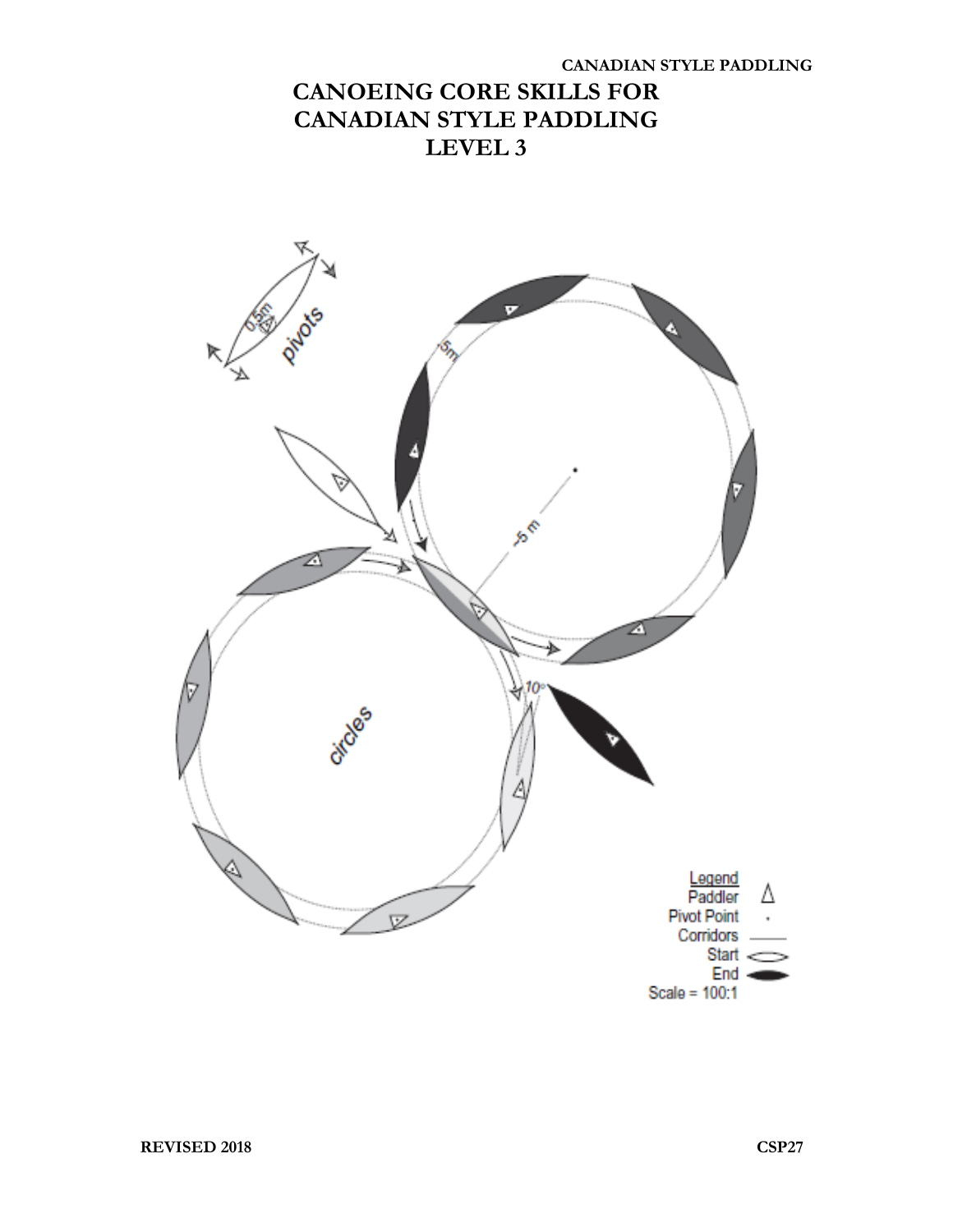# **CANOEING CORE SKILLS FOR CANADIAN STYLE PADDLING LEVEL 3**

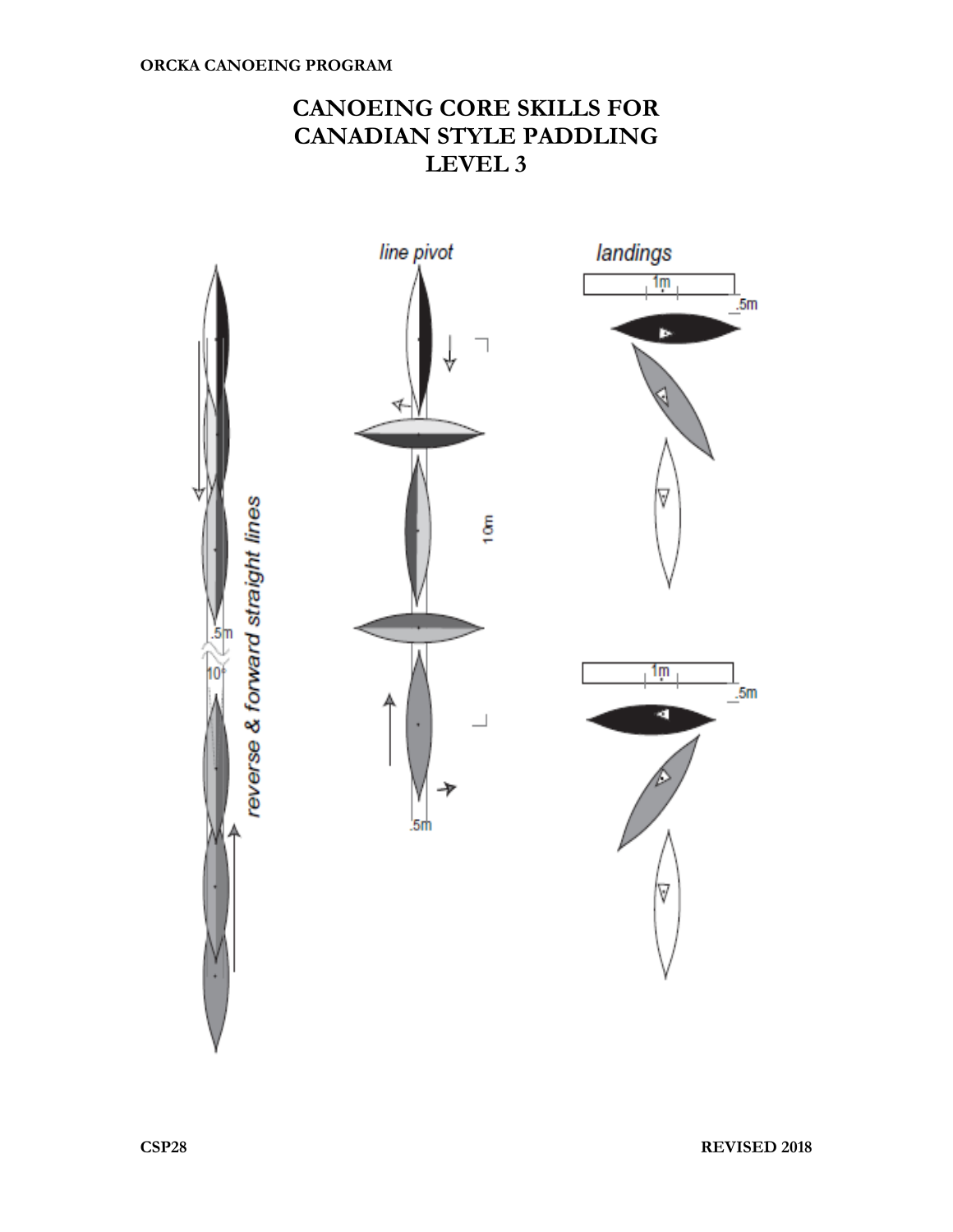# **CANADIAN STYLE PADDLING CANOEING ADVANCED SKILLS FOR CANADIAN STYLE PADDLING LEVEL 3**

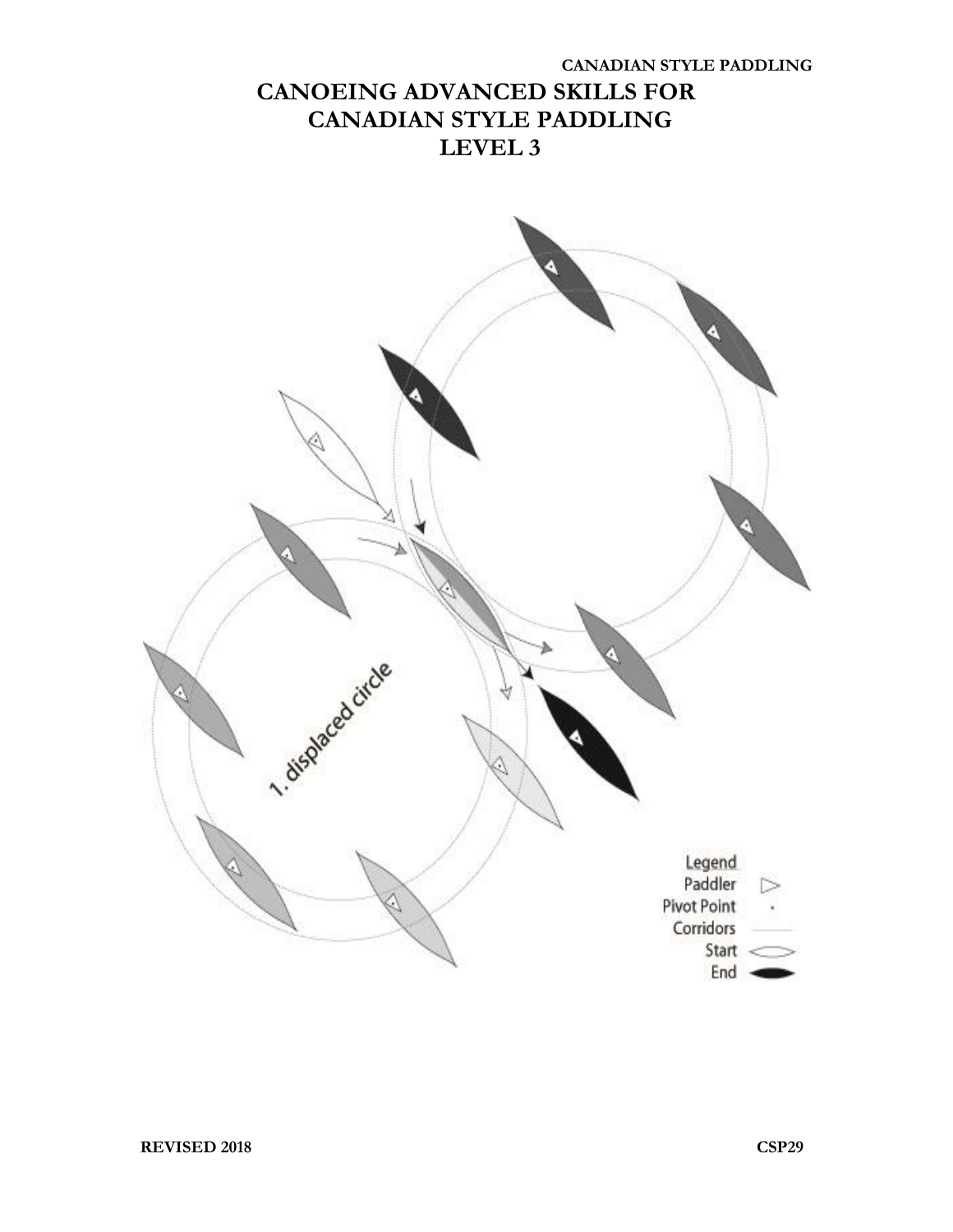# **CANOEING ADVANCED SKILLS FOR CANADIAN STYLE PADDLING LEVEL 3**

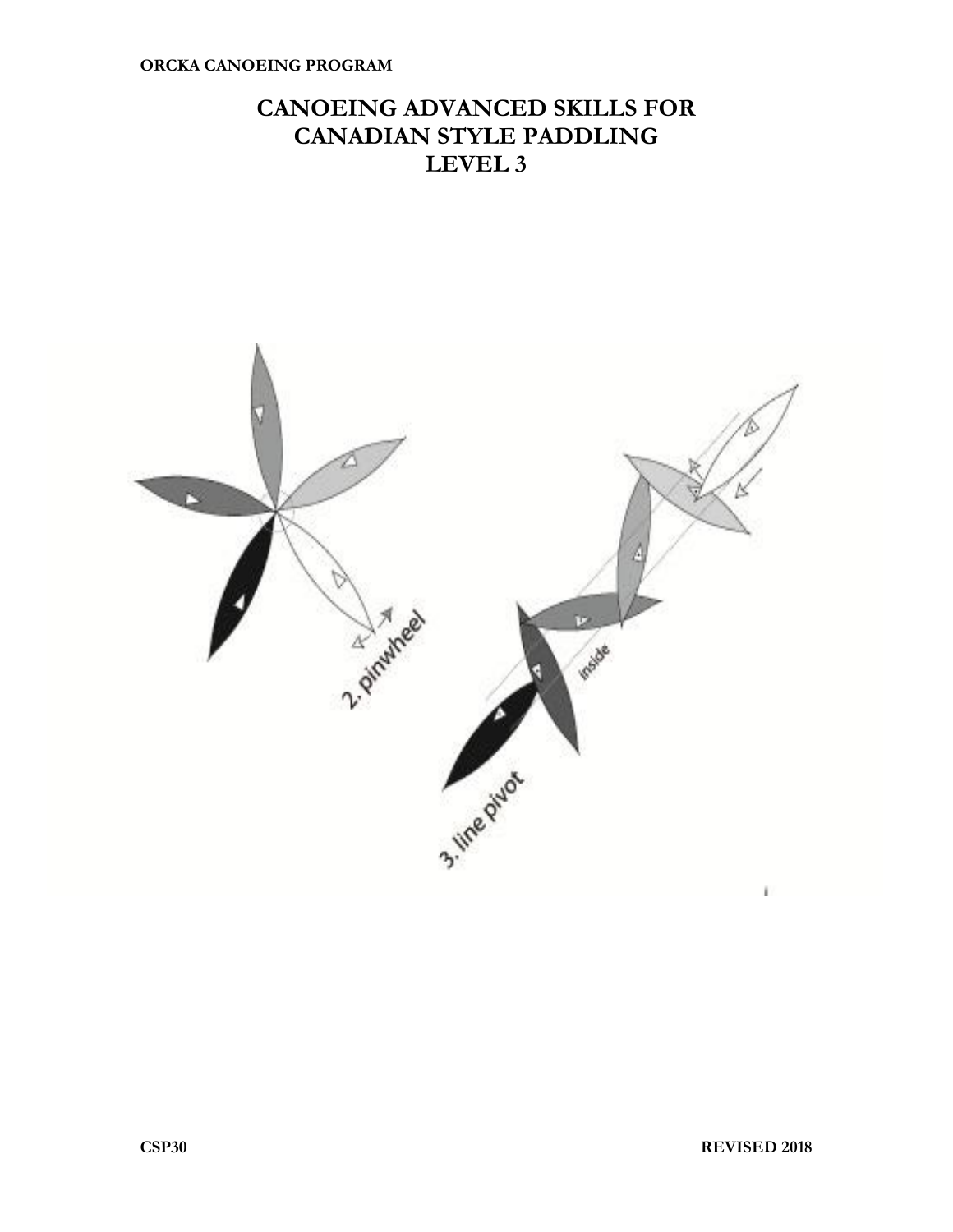#### **CANADIAN STYLE PADDLING**

#### **English Gates**

The English Gate (of unknown origin) is apparently much in use by kayakers. Its advantages are that it is compact and only requires two buoys. The path shown here is adapted from an article by Gordon Grant in "Return of the English Gate", page 17, *Canoe & Kayak*, October 1994.

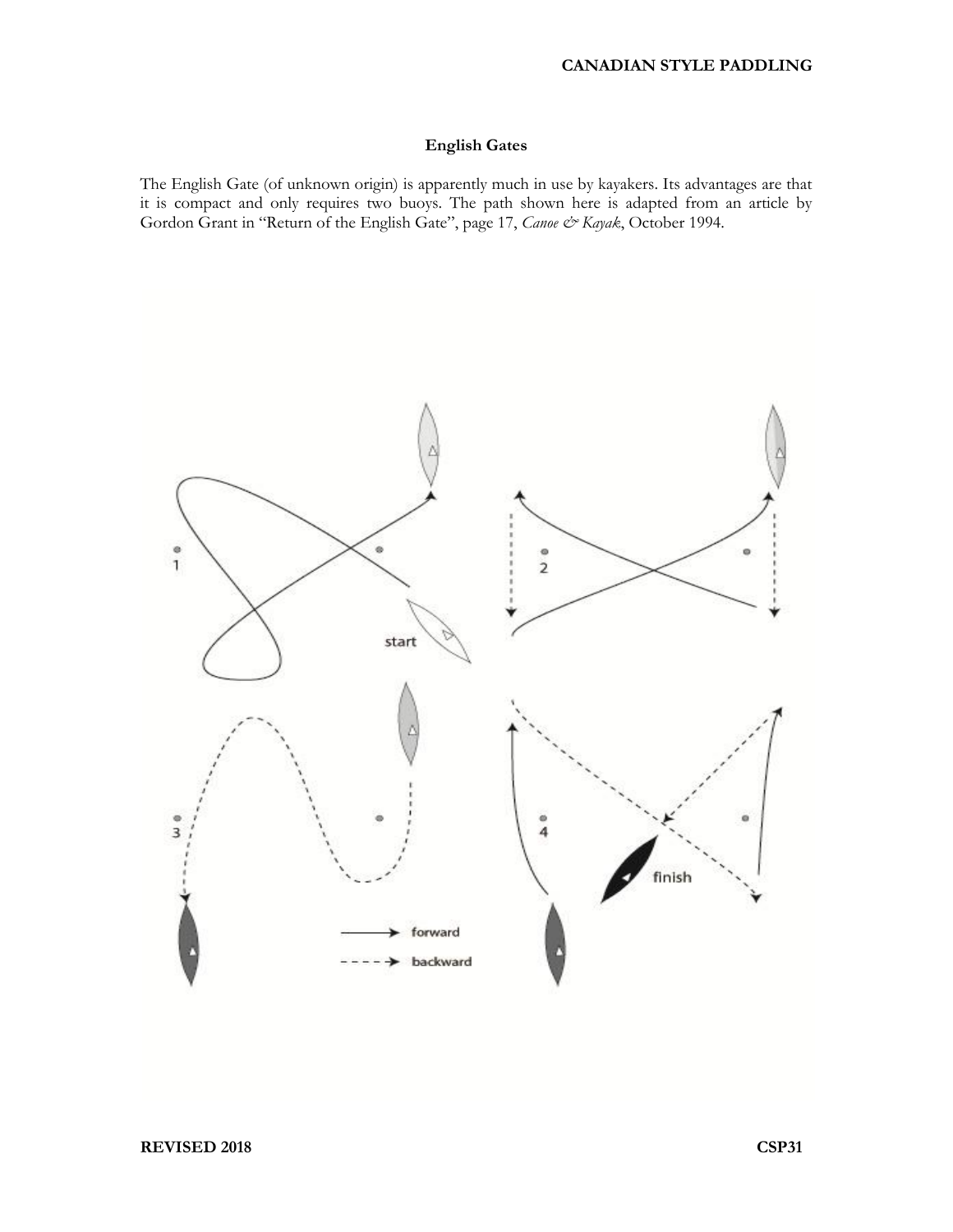# **CANOEING MANOEUVRES AND ROUTINES**

# **AS DUETS AND TRIOS**

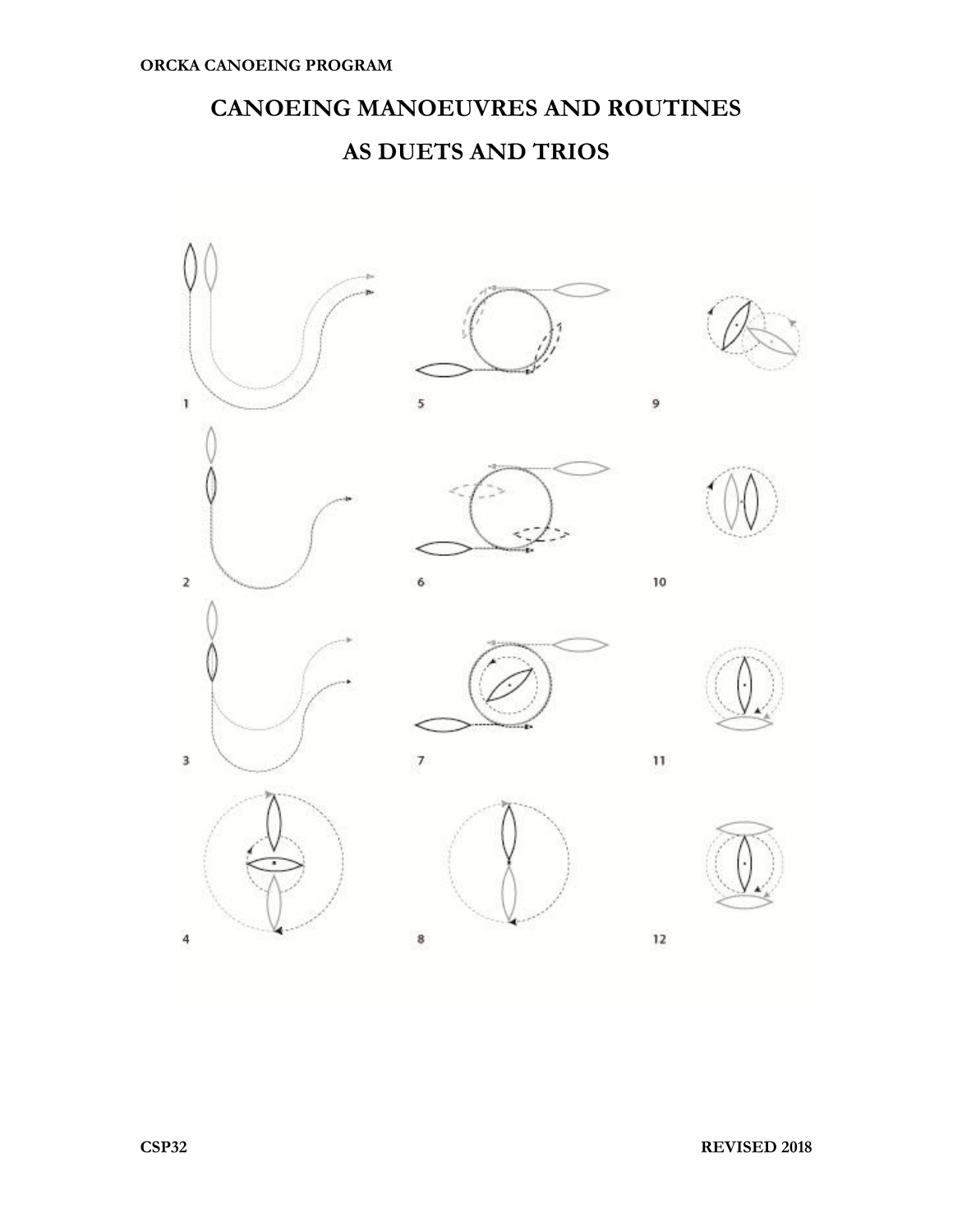# **CANADIAN STYLE PADDLING INSTRUCTOR 1**

The purpose of the Canadian Style Paddling Instructor 1 Course is to provide a Provincial certification of competence in the administration and instruction of the ORCKA Canadian Style Paddling Level 1 Canoeing Program.

# **MANDATE OF CANADIAN STYLE PADDLING INSTRUCTOR 1**

Upon successful completion of the Canadian Style Paddling Instructor 1 Course, the Instructor may:

- 1. Administer, instruct and certify the ORCKA Canadian Style Paddling Program Level 1 in accordance with ORCKA policies and standards.
- 2. Administer, instruct and certify the ORCKA Safe Canoeing and Program and Courses in accordance with ORCKA policies and standards
- 3. Direct and instruct an ORCKA Camp Canoeing Instructor Course in accordance with ORCKA policies and standards, and in compliance with all laws governing such activities
- 4. Direct and instruct a Basic Canoeing Instructor Course, with approval from the ORCKA Board of **Directors**
- 5. A Canadian Style Paddling Instructor 1 is expected to promote the development of safe, competent and knowledgeable recreational paddling and promote the development of the ORCKA Canadian Style Paddling programs, and to promote the development of Canadian Style Paddling as a separate discipline of recreational canoeing.

### **PREREQUISITES**

- 1. At least 18 years of age.
- 2. Current ORCKA membership.
- 3. ORCKA Canadian Style Paddling Level 2A and 2B (tandem and solo)

 4. It is strongly recommended that all Canadian Style Paddling Instructor 1 Instructors have, in addition to their canoeing qualifications, some qualification in Swimming, First Aid and CPR.

### **COURSE CONTENT**

- 1. Learning Theory and Information
- 2. Principles of Pedagogy
- 3. Candidate Assessment and Evaluation
- 4. Practice Teaching
- 5. Programming and Program Development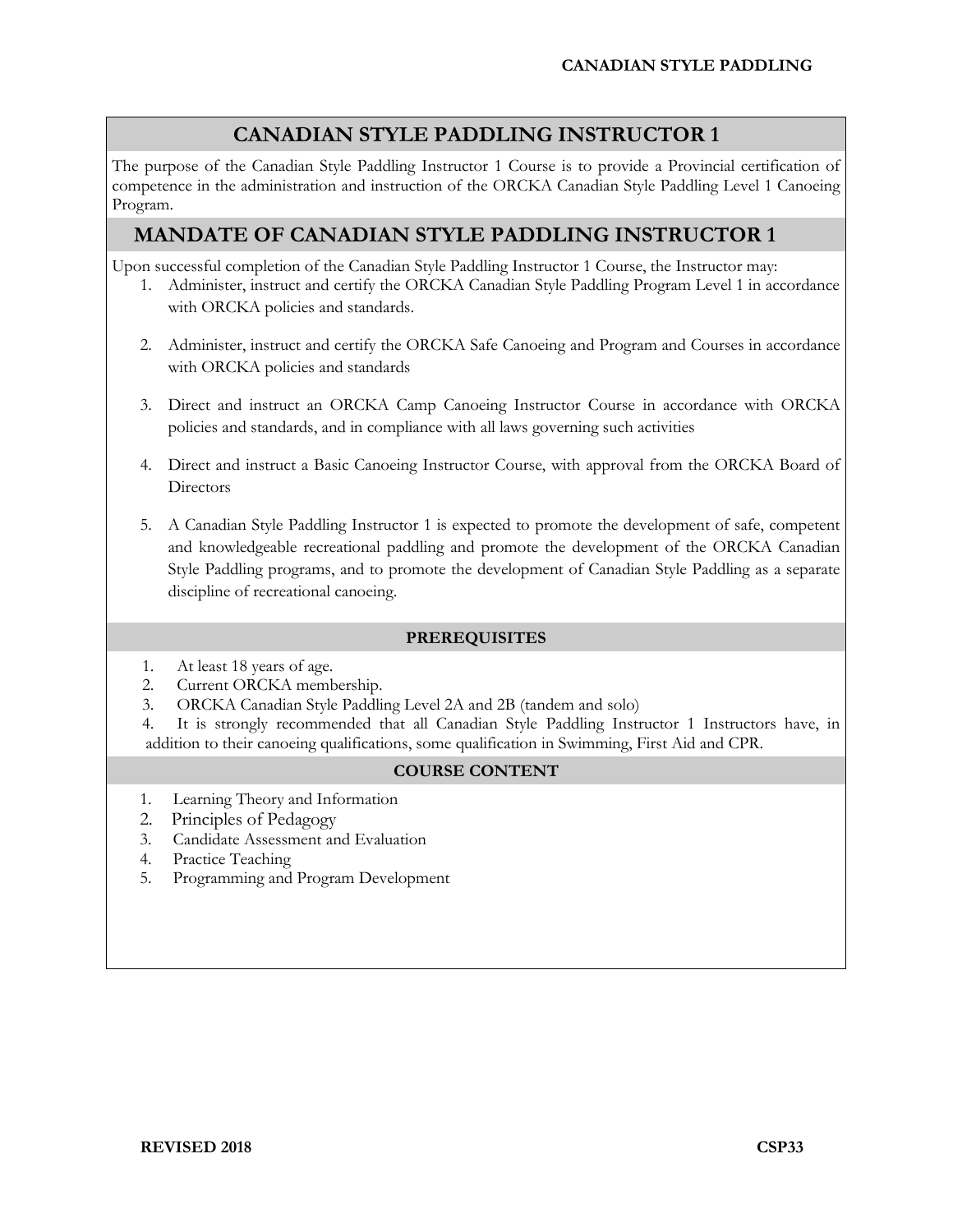### **EVALUATION OF CANDIDATE**

The Canadian Style Paddling Instructor 1 candidate will be evaluated by the following methods:

- 1. Continuous evaluation (by observation) of skills throughout the Course.
- 2. Written test of knowledge of Course content of approximately one hour in length. Candidates must achieve a mark of at least 80% to pass.
- 3. Written and/or oral presentations demonstrating ability to communicate Course content.
- 4. Ongoing evaluation (by observation) of the candidate's performance in the areas of safety, care of equipment, group dynamics, and leadership.
- 5. A minimum of 3 demonstrations of teaching ability by each candidate, at least one of which shall be an "on the water" session in which the candidate teaches a Canadian Style Paddling Level 1 canoeing skill. The candidate must select a site appropriate to the skill being taught and to the skill level of the students. In addition, development of appropriate teaching progression and strategies must be demonstrated. Teaching topics may be previously assigned or chosen, or may be assigned at short notice from a previously issued list. The Course staff will determine the methods and number of tests in each content area.

The following grades will be used for the evaluation of each test item:

- P Pass
- W Weak
- N Needs Major Improvement

The Course staff will outline as clearly as possible the criteria, which determine P, W or N grading of each test to the candidates prior to the test. To achieve Canoe Tripping Instructor 1 certification, the candidate must achieve a P in all tests or all tests but one, which may be W, but not an N.

A onetime retest is available to all candidates; except those that receive an N in all categories (retesting will not be permitted in such cases). Retesting or fulfilment of incomplete test items may occur up to a period of 12 months following the completion date of the applicable Course. Results at that time are final. Retesting will evaluate all the Weak or Needs Improvement items identified on the candidates' original Course evaluation.

The Course Director or an Instructor Trainer will administer the post course re-test along with a CSP Instructor observer approved by ORCKA. The candidate will cover the re-evaluation per diem costs of the Director (Instructor Trainer) and CSP Instructor observer.

There shall be an ORCKA administration fee for the post Course evaluation of the candidate.

#### **CERTIFICATION GRANTED**

- 1. Canadian Style Paddling Instructor 1 and Basic Instructor or
- 2. Basic Instructor or
- 3. Letter of attendance (if requested by candidate)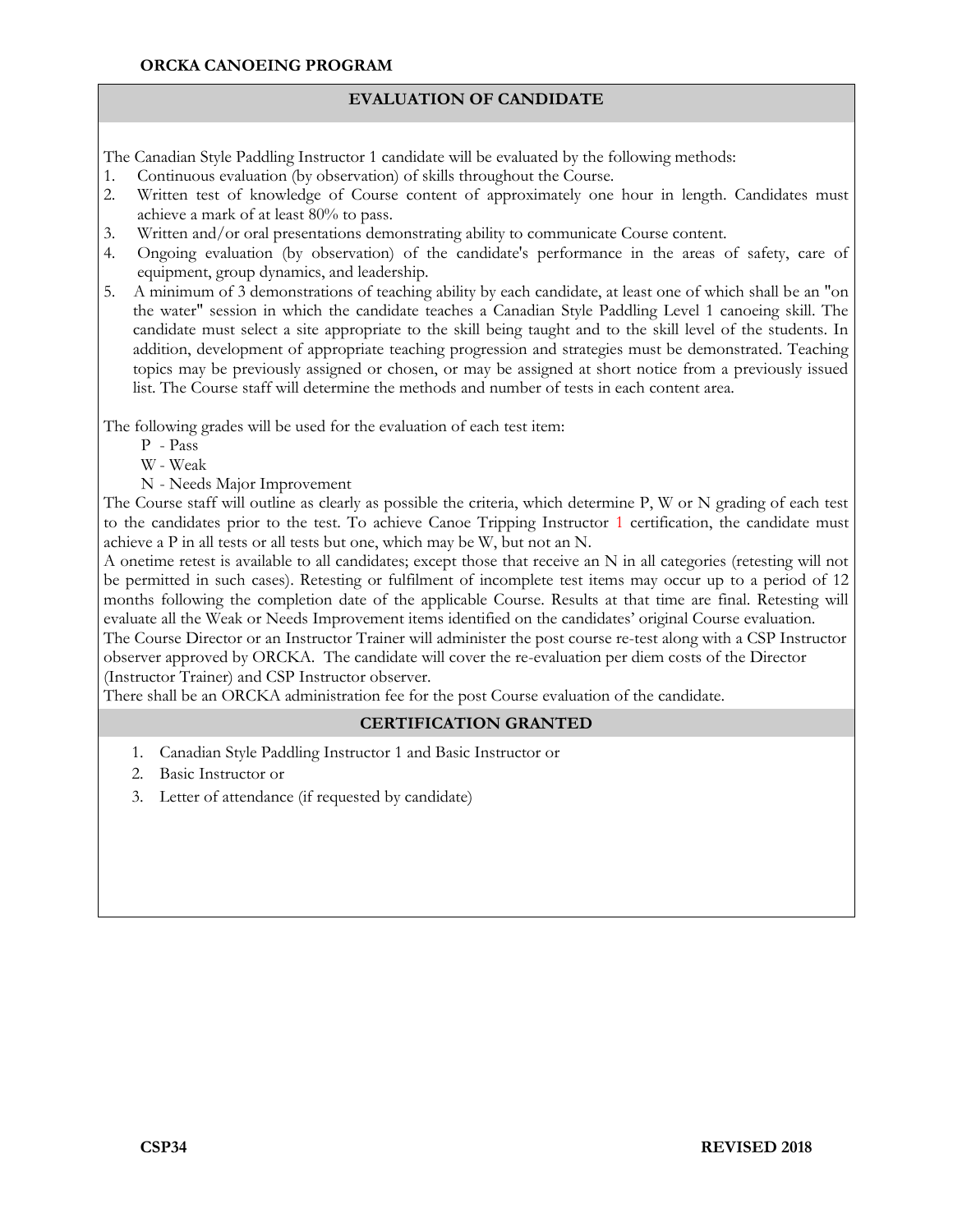### **SAFETY**

Candidates must demonstrate all safety procedures outlined in Canadian Style Paddling Level 2 and it's prerequisites, if requested by the Course Director. Candidates must also identify potential hazards in a variety of canoeing situations and state appropriate preventative safety procedures.

### **SKILLS**

Canadian Style Paddling Instructor 1 candidates must consistently show demonstration quality skills outlined in Canadian Style Paddling Level 2 and it's prerequisites, As such, a skills demonstration by the candidate will be required.

# **TEACHING AND EVALUATION**

Candidates will demonstrate knowledge of the following topics and areas, especially as applied to the teaching of psychomotor skills in general and recreational canoe tripping specifically.

- 1. How one learns.
- 2. Conditions of learning.
- 3. Skill, knowledge and attitude areas of learning.
- 4. Goals and objectives.
- 5. Teaching strategies.
- 6. Lesson planning and organisation.
- 7. Class management.
- 8. Group dynamics.
- 9. Evaluation techniques.
- 10. Instructor behaviour and attitudes.
- 11. How to plan and organise Canadian Style Paddling Level 1 Courses.
- 12 . Mechanics: how to analyze any given canoeing manoeuvre in terms of boat movement and body mechanics.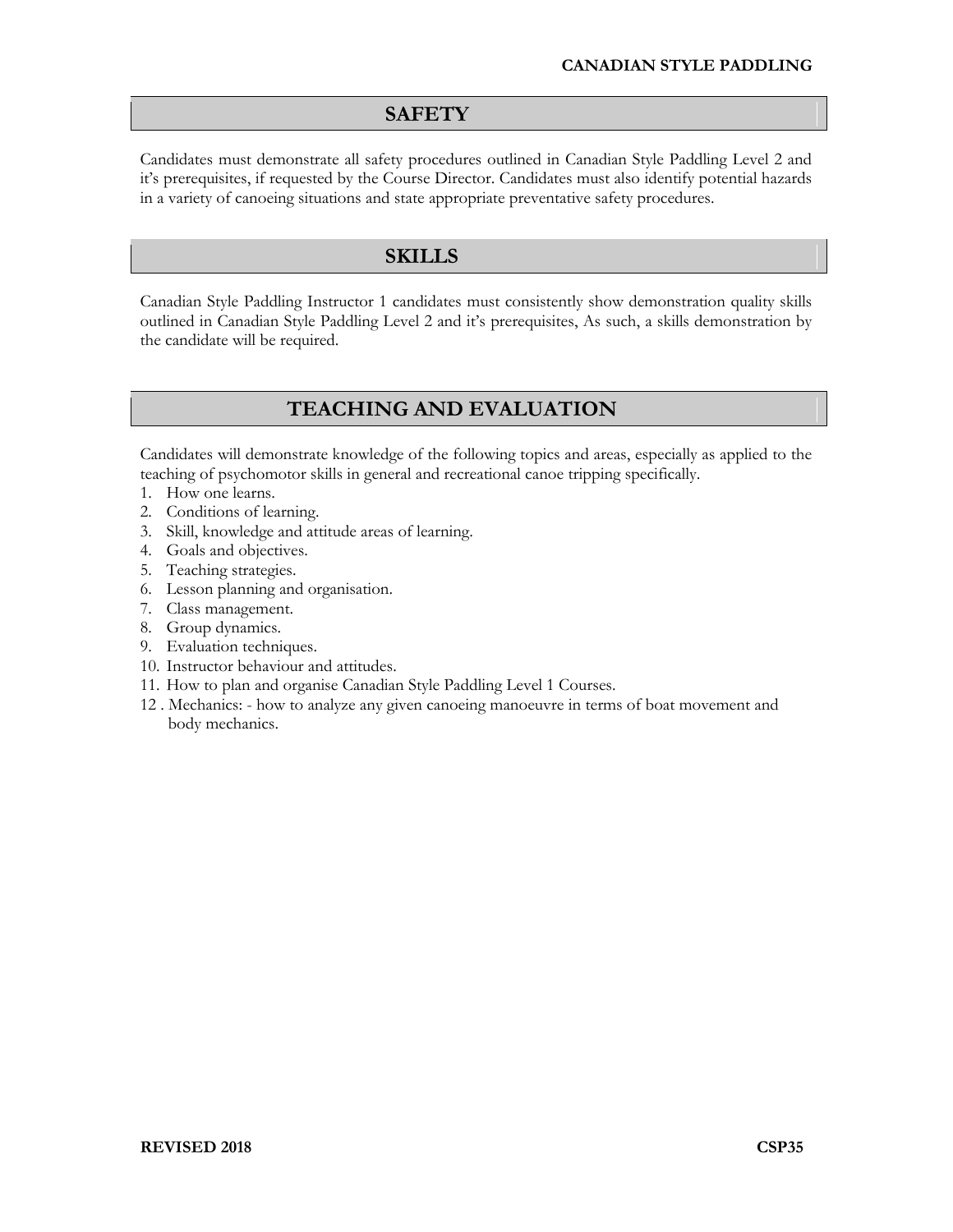# **CANOEING THEORY AND INFORMATION**

The candidate will demonstrate knowledge of the following areas, especially as they relate to canoe tripping and its instruction and programming.

- 1. Canoe design principles and terminology.
- 2. Materials and forms of canoe construction.
- 3. Design and construction of paddles and accessories.
- 4. Equipment care and maintenance.
- 5. Equipment repair, stressing a "first aid" approach, i.e. the candidate should be able to make minor and temporary repairs to equipment, and should recognise those damages which require professional repair.
- 6. Canoe history, with general reference to the technical aspects and cultural contexts of canoes and canoeing throughout history and around the world, with special reference to the history of canoeing in Canada and the factors influencing the development of canoe tripping today.
- 7. Environmental ethics.

# **PROGRAMMING AND PROGRAM DEVELOPMENT**

 The candidate will demonstrate knowledge of the following topics as they relate to the initiation, management and operation of a recreational Canadian Style Paddling Program in Ontario.

- 1. ORCKA policies, programs, accreditation, and re-certification.
- 2. Organisation and management of Canadian Style Paddling Level 1 Courses.
- 3. Other germane institutions and programs (federal, associations, clubs, etc.).
- 4. Overview of resources (publications, manufacturers, retailers, repair persons, etc.) available Provincially, Federally and Internationally.
- 5. Legal and liability issues affecting the Instructor.
- 6. Safety procedures, hazard recognition, waterfront regulations, and safety equipment.
- 7. Equipment choice, teaching sites and areas, and scheduling.
- 8. Development of appropriate teaching progression.
- 9. Human Resource Management.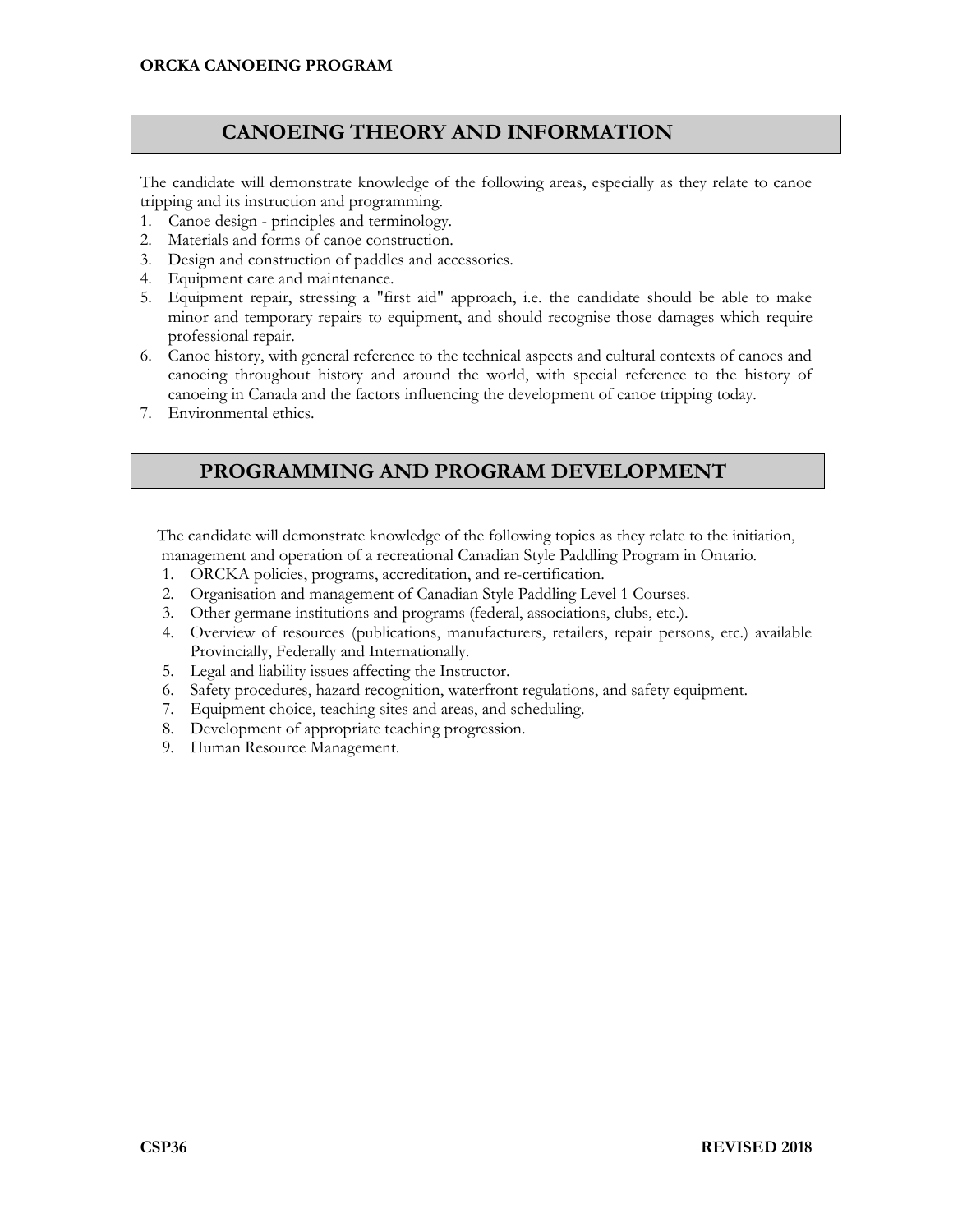# **CANADIAN STYLE PADDLING INSTRUCTOR 2**

The purpose of the Canadian Style Paddling Instructor 2 Course is to provide a provincial certification of competence in the administration and instruction of ORCKA Canadian Style Paddling Programs and Courses.

### **MANDATE OF CANADIAN STYLE PADDLING INSTRUCTOR 2**

Upon successful completion of the Canadian Style Paddling Instructor 2 Course, the Instructor may:

- 1. Administer, instruct and certify ORCKA Basic Canoeing Level 1 through Level 4, Canadian Style Paddling Level 1 through Level 3, Safe Canoeing Programs and Courses in accordance with ORCKA standards, and in compliance with all laws governing such activities.
- 2. Direct and instruct an ORCKA Camp Canoeing Instructor Course in accordance with ORCKA policies and standards, and in compliance with all laws governing such activities
- 3. Direct and instruct a Basic Canoeing Instructor Course, with approval from the ORCKA Board of Directors.
- 4. Instruct at a Canadian Style Paddling Instructor 2 Course, by invitation of the Course Director.
- 5. Direct and examine a Canadian Style Paddling Instructor 1 Course, with approval of the ORCKA Board of Directors.
- 6. A Canadian Style Paddling Instructor 2 is expected to promote the development of safe, competent and knowledgeable recreational paddling and to promote the development of the ORCKA Basic Canoeing Program and Canadian Style Paddling as a separate discipline of recreational canoeing

#### **PREREQUISITES**

- 1. At least 18 years of age.
- 2. Current ORCKA membership.
- 3. ORCKA Canadian Style Paddling Level 3.
- 4. It is strongly recommended that all Canadian Style Paddling Instructor 2's have, in addition to their canoeing qualifications, some qualification in Swimming, First Aid and CPR.

### **COURSE CONTENT**

- 1. Learning Theory and Information
- 2. Principles of Pedagogy
- 3. Candidate Assessment and Evaluation
- 4. Practice Teaching
- 5. Programming and Program Development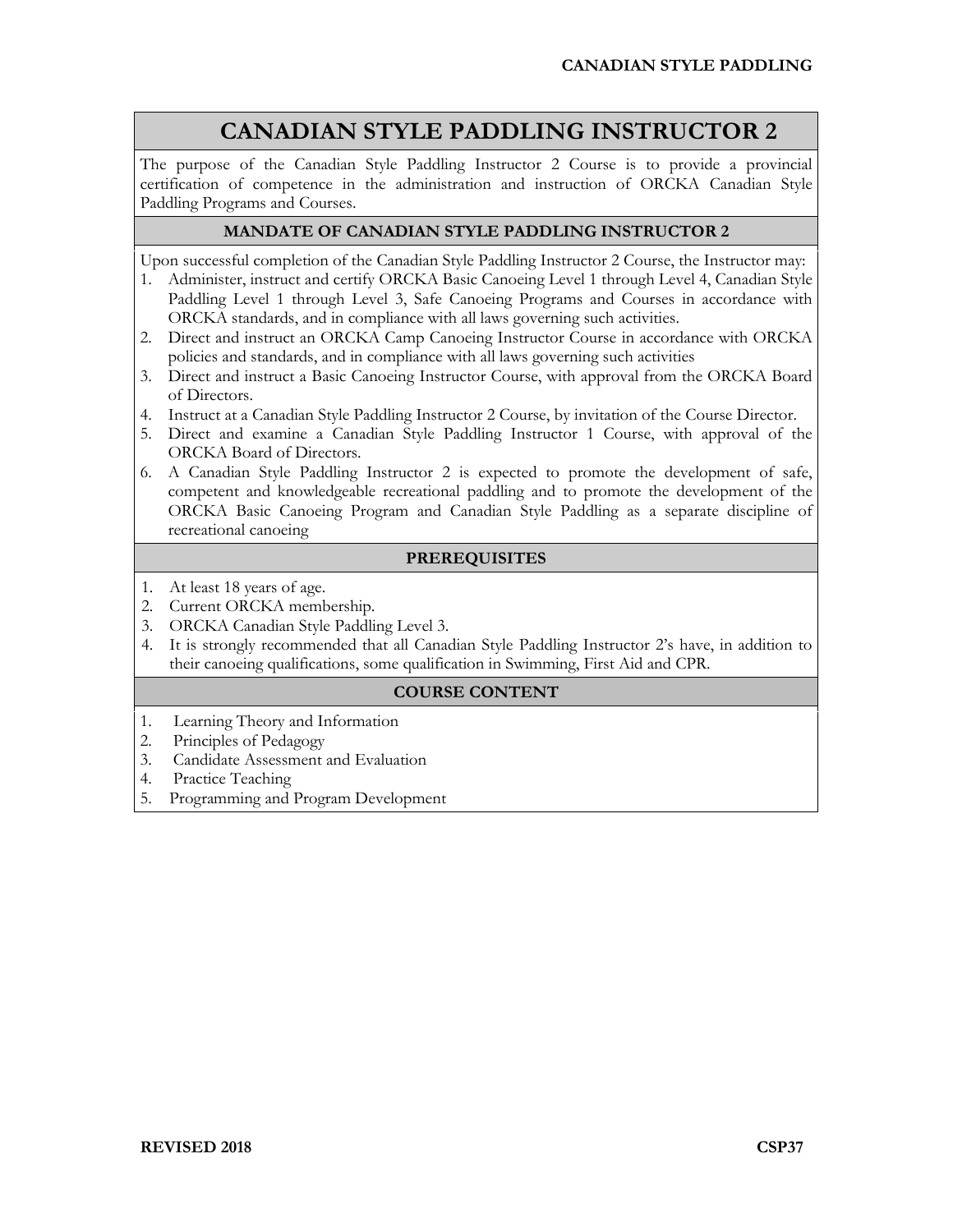#### **EVALUATION OF CANDIDATE**

The Canadian Style Paddling Instructor 2 candidate will be evaluated by the following methods:

- 1. Continuous evaluation (by observation) of skills throughout the Course.
- 2. Written test of knowledge of Course content of approximately one hour in length. Candidates must achieve a mark of at least 80% to pass.
- 3. Written and/or oral presentations demonstrating ability to communicate Course content.
- 4. Ongoing evaluation (by observation) of the candidate's performance in the areas of safety, care of equipment, group dynamics, and leadership.
- 5. A minimum of 3 demonstrations of teaching ability by each candidate, at least one of which shall be an "on the water" session in which the candidate teaches a Canadian Style Paddling Level 2 canoeing skill. The candidate must select a site appropriate to the skill being taught and to the skill level of the students. In addition, development of appropriate teaching progression and strategies must be demonstrated. Teaching topics may be previously assigned or chosen, or may be assigned at short notice from a previously issued list. The Course staff will determine the methods and number of tests in each content area.

The following grades will be used for the evaluation of each test item:

- P Pass
- W Weak
- N Needs Major Improvement

The course staff will outline as clearly as possible the criteria that determine P, W, or N grading of each test to the candidates prior to the test. To achieve Canadian Style Paddling Instructor 2 certification, the candidate must achieve a P in all tests or all tests but one, which may be W, but not an N. If you receive an N in all categories, retesting will not be permitted.

A one-time retest is available to all candidates. Retesting or fulfilment of incomplete test items may occur up to a period of 12 months following the completion date of the applicable course. Results at that time are final. Retesting will evaluate the Weak or Needs Major Improvement Items identified on the candidates original course evaluation.

Post Course evaluation may be undertaken only by the Course Director or designate.

There shall be an administration fee for the post Course evaluation of the candidate.

#### **CERTIFICATION GRANTED**

- 1. Canadian Style Paddling Instructor 2 or
- 2. Canadian Style Paddling Instructor 1 and Basic Instructor or
- 3. Basic Instructor or
- 4. Letter of attendance (if requested by the candidate).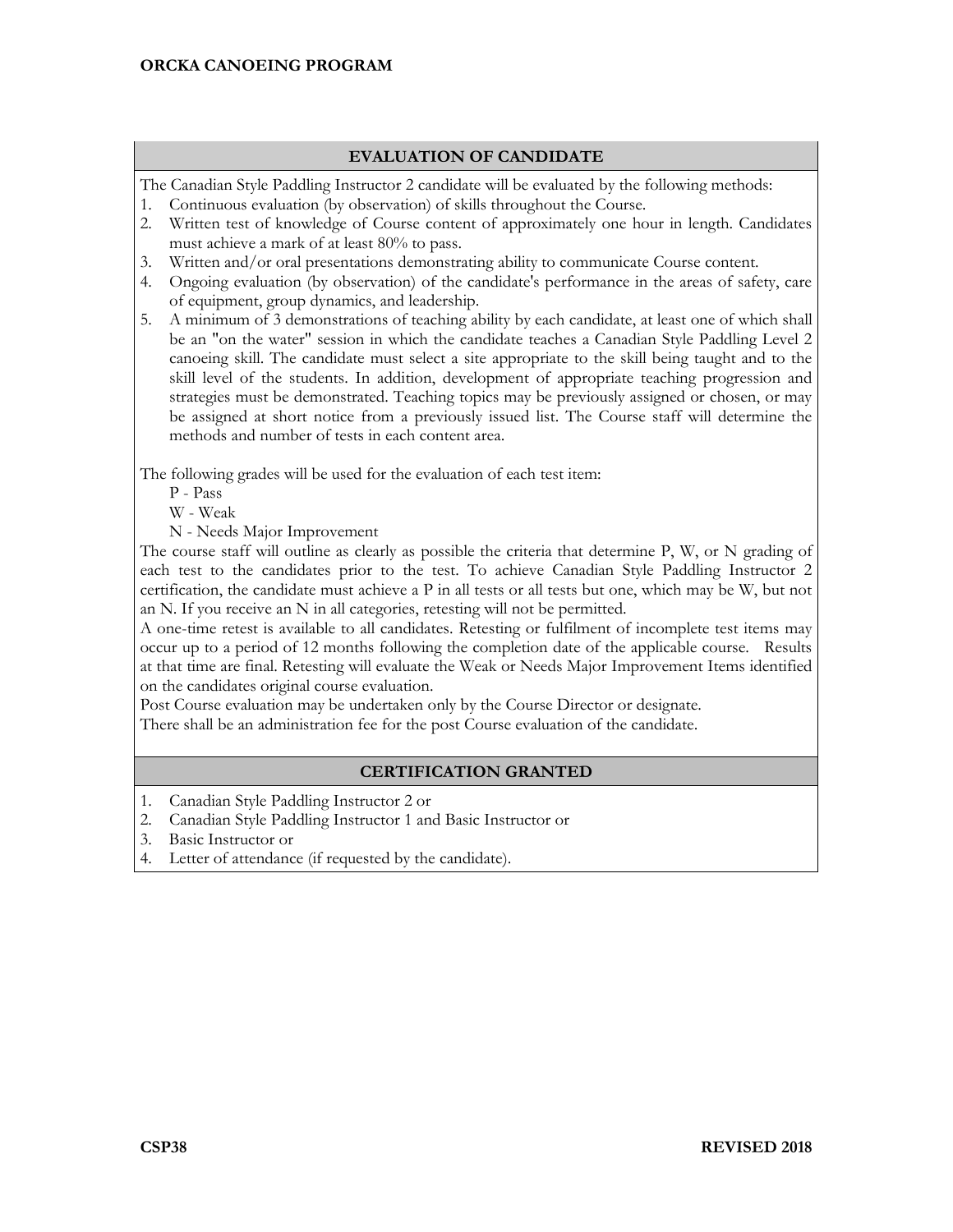#### **SAFETY**

Candidates must demonstrate all safety procedures as outlined in Basic Canoeing Level 1 through Level 4 and Canadian Style Paddling Level 1 through Level 3, if requested by the Course Director. Candidates must also identify potential hazards in a variety of canoeing situations and state appropriate preventative safety procedures.

#### **SKILLS**

Canadian Style Paddling Instructor 2 candidates must consistently show demonstration quality skills outlined in Basic Canoeing Level 1 through Level 4 and Canadian Style Paddling Level 1 through Level 3. As such, a skills demonstration by the candidate will be required. Candidates must demonstrate at least 2 items from each category of Canadian Style Paddling Level 3 advanced skills. Other advanced and novelty skills may be introduced for purposes of enrichment as time and resources allow.

#### **TEACHING AND EVALUATION**

Candidates will demonstrate knowledge of the following topics and areas, especially as applied to the teaching of psychomotor skills in general and recreational basic and Canadian Style Paddling canoeing specifically.

- 1. How one learns.
- 2. Conditions of learning.
- 3. Skill, knowledge and attitude areas of learning.
- 4. Goals and objectives.
- 5. Teaching strategies.
- 6. Lesson planning and organisation.
- 7. Class management.
- 8. Group dynamics.
- 9. Evaluation techniques.
- 10. Instructor behaviour and attitudes.
- 11. How to plan and organise Basic Canoeing Levels 1-4 and Canadian Style Paddling Levels 1-3 Courses.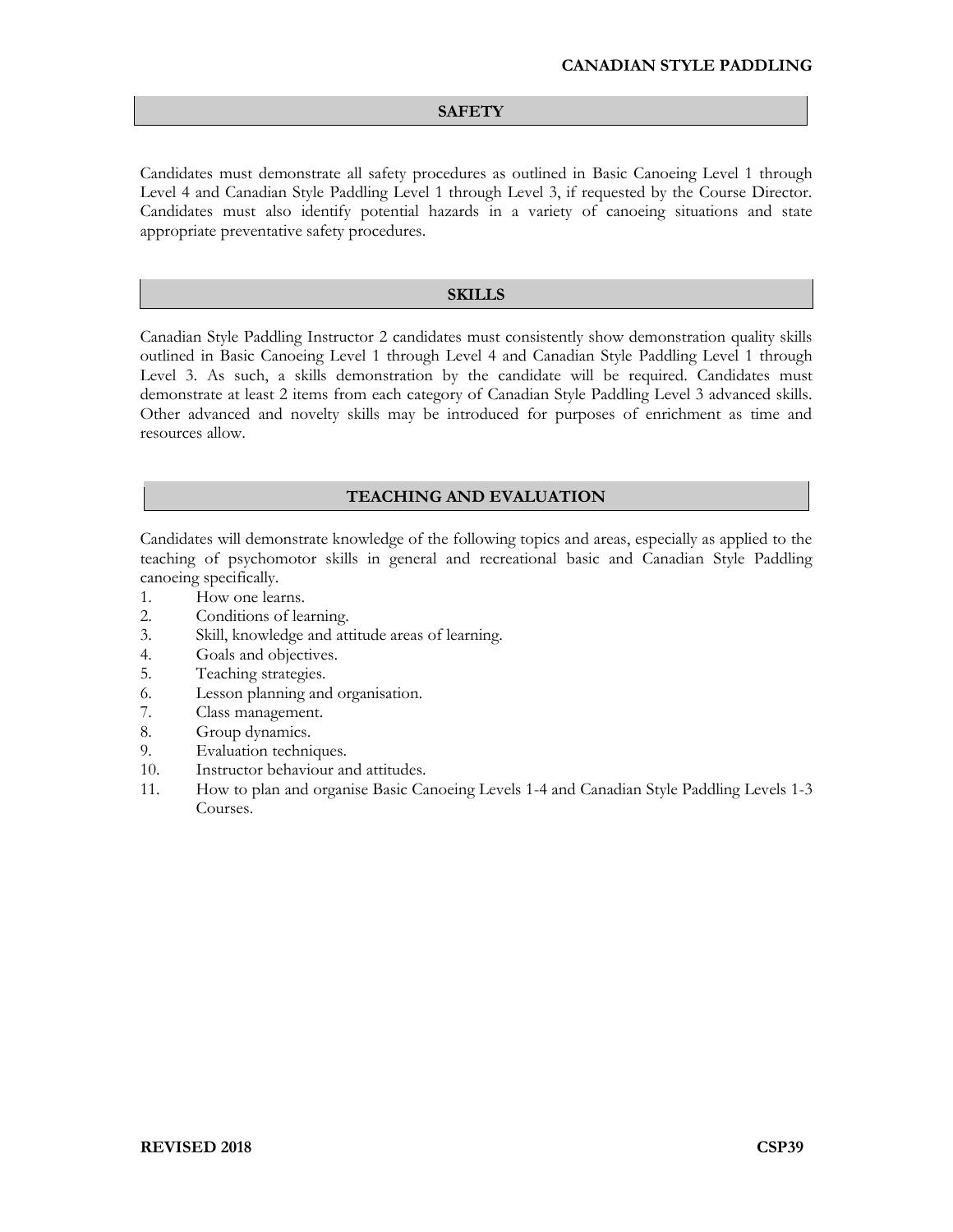#### **CANOEING THEORY AND INFORMATION**

The candidate will demonstrate knowledge of the following areas, especially as they relate to Basic Canoeing and Canadian Style Paddling canoeing and its instruction and programming.

- 1. Canoe design principles and terminology.
- 2. Materials and forms of canoe construction.
- 3. Design and construction of paddles and accessories.
- 4. Equipment care and maintenance.
- 5. Equipment repair, stressing a "first aid" approach, i.e. the candidate should be able to make minor and temporary repairs to equipment, and should recognise those damages, which require professional repair.
- 6. Canoe history, with general reference to the technical aspects and cultural contexts of canoes and canoeing throughout history and around the world, with special reference to the history of canoeing in Canada and the factors influencing the development of lakewater and style paddling canoeing today.
- 7. Mechanics the candidate shall be able to analyse any given style paddling manoeuvre in terms of elementary laws of physics and biomechanics.
- 8. Environmental ethics.

#### **PROGRAMMING AND PROGRAM DEVELOPMENT**

The candidate will demonstrate knowledge of the following topics as they relate to the initiation, management, and operation of a recreational Basic Canoeing and Canadian Style Paddling Program in Ontario.

- 1. ORCKA policies, programs, accreditation, and re-certification.
- 2. Organisation and management of Basic Canoeing Levels 1-3, Canadian Style Paddling Levels 1-3 and Basic Canoeing Instructor Level Courses.
- 3. Other germane institutions and programs (federal, associations, clubs, etc.).
- 4. Overview of resources (publications, manufacturers, retailers, repair persons, etc.) available Provincially, Nationally and Internationally.
- 5. Legal and liability issues affecting the Instructor.
- 6. Safety procedures, hazard recognition, waterfront regulations, and safety equipment.
- 7. Equipment choice, teaching sites and areas and scheduling.
- 8. Development of appropriate teaching progression.
- 9. Human Resource Management.